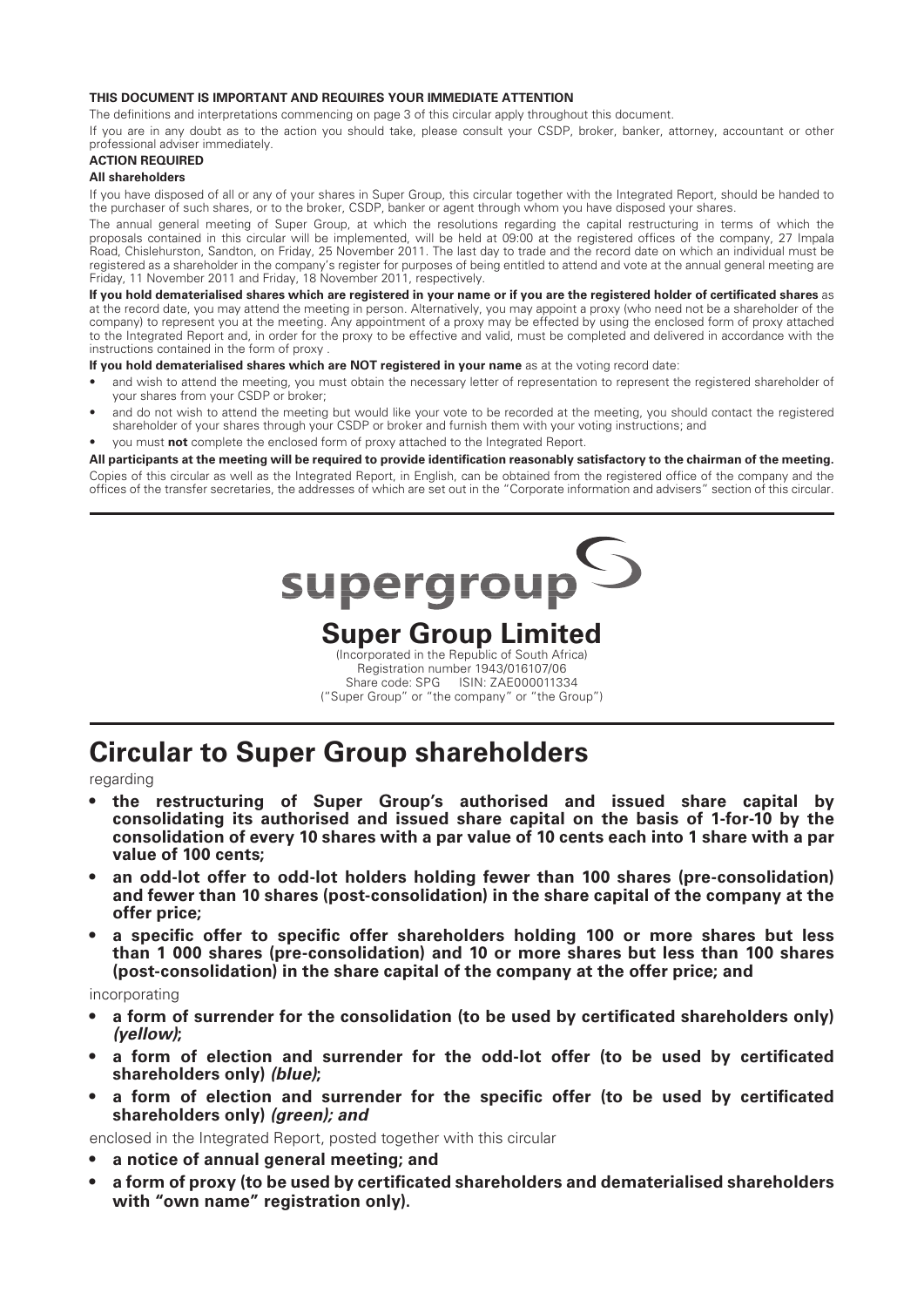The directors, whose names are given on page 1 of this circular, collectively and individually, accept full responsibility for the accuracy of the information given in this circular and certify that, to the best of their knowledge and belief, there are no other facts that have been omitted which would make any statement in this circular false or misleading; and that all reasonable enquiries to ascertain such facts have been made and that this circular contains all information required by law and the Listings Requirements.

All the advisers, whose names and reports are included in this circular, have given and have not withdrawn, prior to the publication of this circular, their written consents for the inclusion of their names and reports in the form and context in which they appear.



Date of issue: 28 October 2011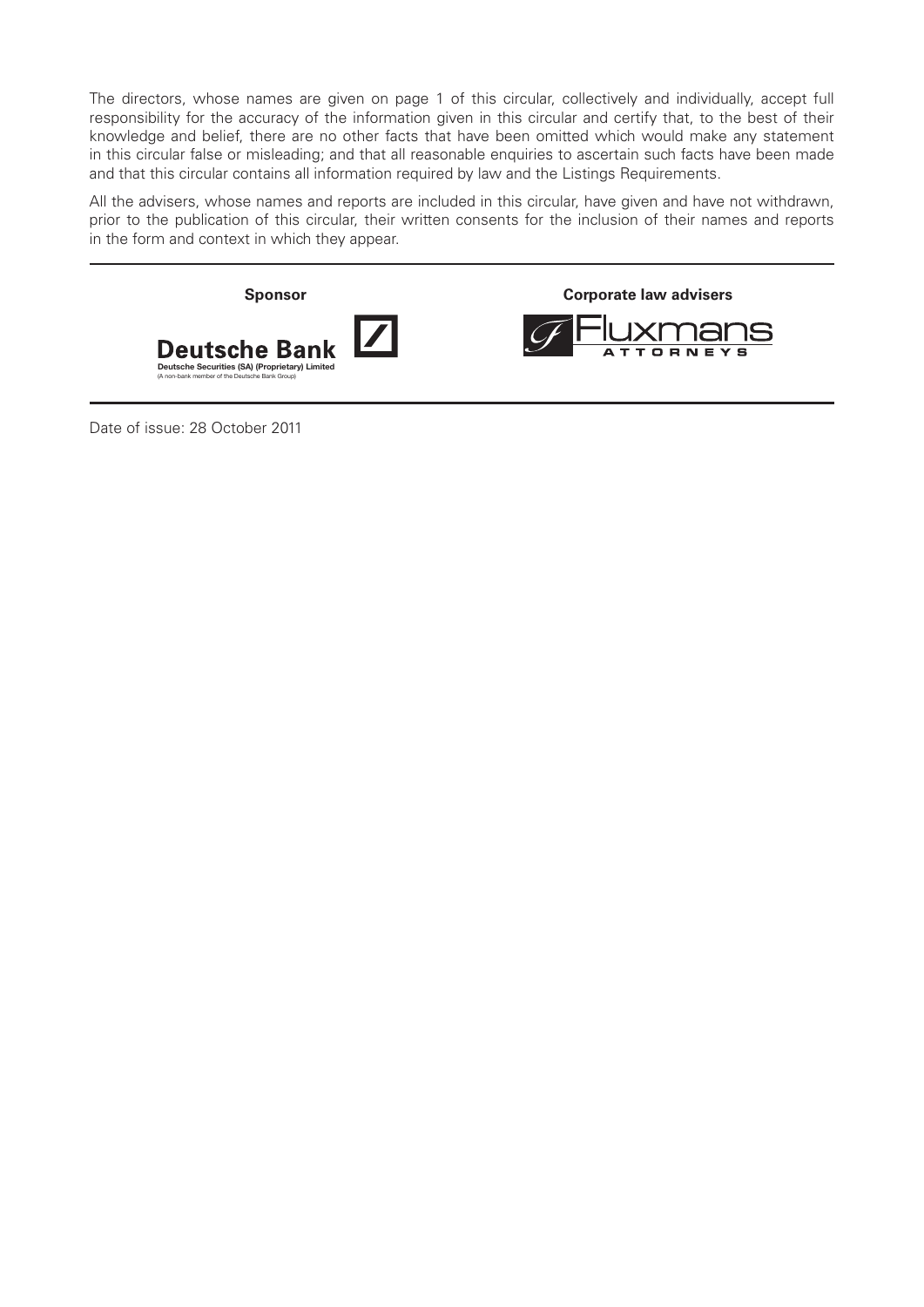## **CORPORATE INFORMATION AND ADVISERS**

### **Directors**

P Mountford (CEO) C Brown (CFO) P Vallet\* (Chairman) E Banda\*# V Chitalu\*# N Davies\*# J Newbury\*# D Rose\*# \* Non-executive # Independent

### **Sponsor**

Deutsche Securities (SA) (Pty) Limited (Registration number 1995/011798/07) 3 Exchange Square 87 Maude Street Sandton, 2196 (Private Bag X9933, Sandton, 2146)

### **Transfer secretaries**

Computershare Investor Services (Pty) Limited (Registration number 2004/003647/07) Ground Floor 70 Marshall Street Johannesburg, 2001 (PO Box 61051, Marshalltown, 2107)

#### **Company secretary and registered office**

N Redford 27 Impala Road Chislehurston Sandton, 2196 (Private Bag X9973, Sandton, 2146)

#### **Corporate law advisers**

Fluxmans Inc. (Registration number 2000/024775/21) 11 Bierman Avenue Rosebank, 2196 (Private Bag X41, Saxonwold, 2132)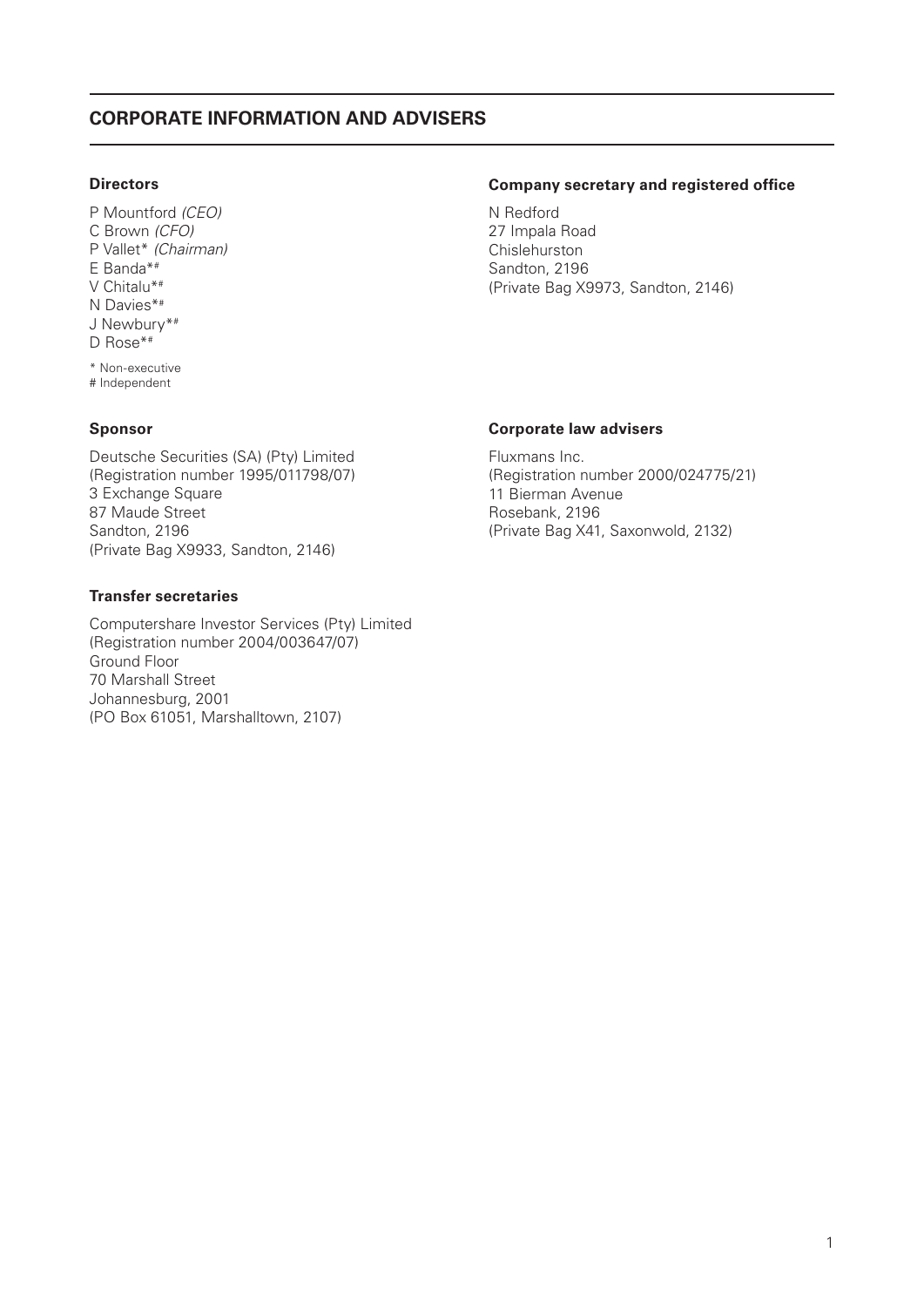## **CONTENTS**

|     |                                                                                                                 | Page                |
|-----|-----------------------------------------------------------------------------------------------------------------|---------------------|
|     | <b>Corporate information and advisers</b>                                                                       | 1                   |
|     | <b>Definitions and interpretations</b>                                                                          | 3                   |
|     | <b>Action required</b>                                                                                          | 6                   |
|     | Salient dates and times of the consolidation                                                                    | $\mathcal{G}% _{0}$ |
|     |                                                                                                                 |                     |
|     | Salient dates and times of the odd-lot offer and the specific offer                                             | 10                  |
|     | <b>Circular to Super Group shareholders</b>                                                                     |                     |
| 1.  | Introduction and purpose of this circular                                                                       | 12                  |
| 2.  | Rationale for the consolidation, the odd-lot offer and the specific offer                                       | 12                  |
| 3.  | The consolidation<br>3.1                                                                                        | 13<br>13            |
| 4.  | Salient dates and procedures to be followed by shareholders<br>The odd-lot offer and the specific offer         | 14                  |
|     | Introduction<br>4.1                                                                                             | 14                  |
|     | 4.2 Action required in terms of the odd-lot offer and the specific offer                                        | 14                  |
|     | Salient dates and times of the odd-lot offer and the specific offer<br>4.3                                      | 14                  |
|     | The odd-lot offer and the specific offer<br>4.4                                                                 | 14                  |
| 5.  | Share capital                                                                                                   | 19                  |
| 6.  | Information on directors                                                                                        | 20                  |
| 7.  | Directors' shareholding                                                                                         | 21                  |
| 8.  | Major shareholders                                                                                              | 21                  |
| 9.  | Material changes                                                                                                | 21                  |
| 10. | Share price history                                                                                             | 21                  |
| 11. | Litigation statement                                                                                            | 21                  |
| 12. | Working capital statement                                                                                       | 21                  |
| 13. | Directors' responsibility statement                                                                             | 22                  |
| 14. | Advisers' consents                                                                                              | 22                  |
| 15. | Expenses                                                                                                        | 22                  |
| 16. | Annual general meeting                                                                                          | 22                  |
| 17. | Resolutions pertaining to the odd-lot offer, the specific offer and the consolidation                           | 23                  |
| 18. | Document available for inspection                                                                               | 24                  |
|     | Table of entitlement<br><b>Annexure 1</b>                                                                       | 25                  |
|     | Share price history on the JSE<br><b>Annexure 2</b>                                                             | 26                  |
|     | Notice of annual general meeting<br>Attached to the Integrated Report                                           |                     |
|     | Form of proxy<br>Enclosed with the Integrated Report                                                            |                     |
|     | Form of surrender for the consolidation (yellow)<br>(to be used by certificated shareholders only)              | Attached            |
|     | Form of election and surrender for the odd-lot offer (blue)<br>(to be used by certificated shareholders only)   | Attached            |
|     | Form of election and surrender for the specific offer (green)<br>(to be used by certificated shareholders only) | Attached            |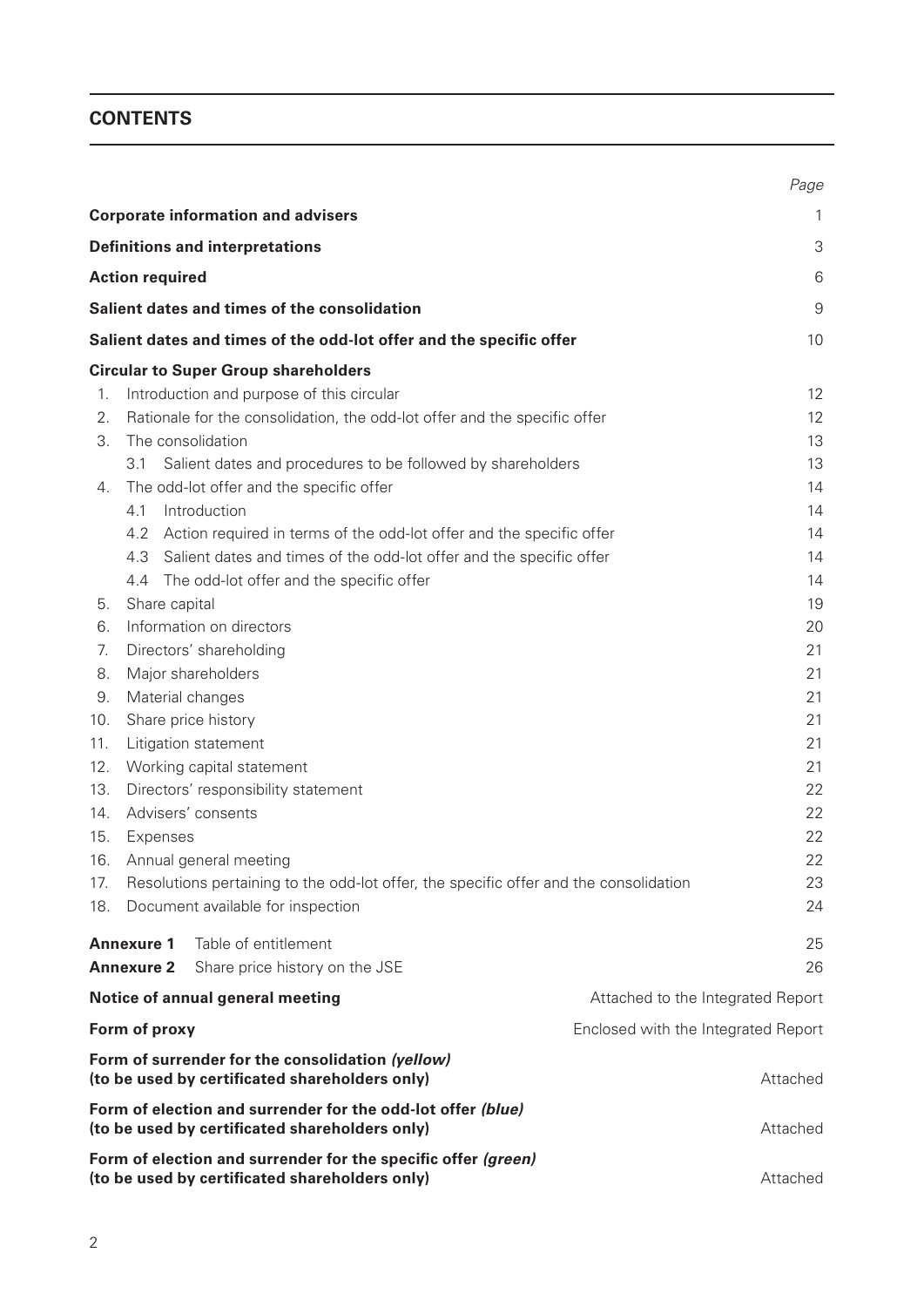## **DEFINITIONS AND INTERPRETATIONS**

In this circular, unless otherwise stated or the context so requires, the words in the first column have the meanings stated opposite them in the second column, words in the singular shall include the plural and vice versa, words denoting one gender include others, words and expressions denoting natural persons include juristic persons and associations of persons:

| "the Act"                                    | the Companies Act, No. 71 of 2008, as amended;                                                                                                                                                                                                                                                    |
|----------------------------------------------|---------------------------------------------------------------------------------------------------------------------------------------------------------------------------------------------------------------------------------------------------------------------------------------------------|
| "annual general meeting" or<br>"the meeting" | the annual general meeting of shareholders to be held at the<br>registered office of Super Group at 09:00 on Friday, 25 November<br>2011, the notice of which is attached to the Integrated Report which<br>was posted together with this circular;                                               |
| "Board" or "directors"                       | the board of directors of Super Group as constituted from time to<br>time, as listed on page 1 of this circular;                                                                                                                                                                                  |
| "business day"                               | any day excluding a Saturday, Sunday or official public holiday in<br>South Africa;                                                                                                                                                                                                               |
| "cash alternative"                           | the right of odd-lot holders to sell their odd-lot holdings at the offer<br>price, net of transaction costs;                                                                                                                                                                                      |
| "certificated shareholders"                  | shareholders who have not dematerialised their Super Group share<br>certificates in terms of Strate;                                                                                                                                                                                              |
| "CIPC"                                       | Companies and Intellectual Property Commission;                                                                                                                                                                                                                                                   |
| "circular"                                   | all the documents contained in this bound circular, dated<br>28 October 2011;                                                                                                                                                                                                                     |
| "common monetary area"                       | collectively, South Africa, the Republic of Namibia and the Kingdoms<br>of Lesotho and Swaziland;                                                                                                                                                                                                 |
| "the consolidation"                          | the consolidation of the authorised and issued share capital of the<br>company on the basis of 1-for-10 from shares having a par value<br>of 10 cents each to shares having a par value of 100 cents each,<br>which consolidation is expected to become effective on Monday,<br>19 December 2011; |
| "consolidation declaration date"             | the date on which the consolidation was announced, namely Friday,<br>28 October 2011;                                                                                                                                                                                                             |
| "consolidation last day to trade"            | close of business on Thursday, 8 December 2011, expected to be the<br>last day to trade to be recorded as a shareholder under the present<br>Super Group share capital by the consolidation record date;                                                                                          |
| "consolidation record date"                  | close of business on Thursday, 15 December 2011, expected to be<br>the record date to determine those shareholders whose shares will<br>be subject to the consolidation;                                                                                                                          |
| "CSDP"                                       | Central Securities Depository Participant;                                                                                                                                                                                                                                                        |
| "dematerialised shareholders"                | holders of dematerialised shares;                                                                                                                                                                                                                                                                 |
| "dematerialised shares"                      | shares which have been incorporated into the Strate system and<br>which are no longer evidenced by physical documents of title in<br>terms of the Custody and Administration of Securities Act, 1992,<br>as amended;                                                                              |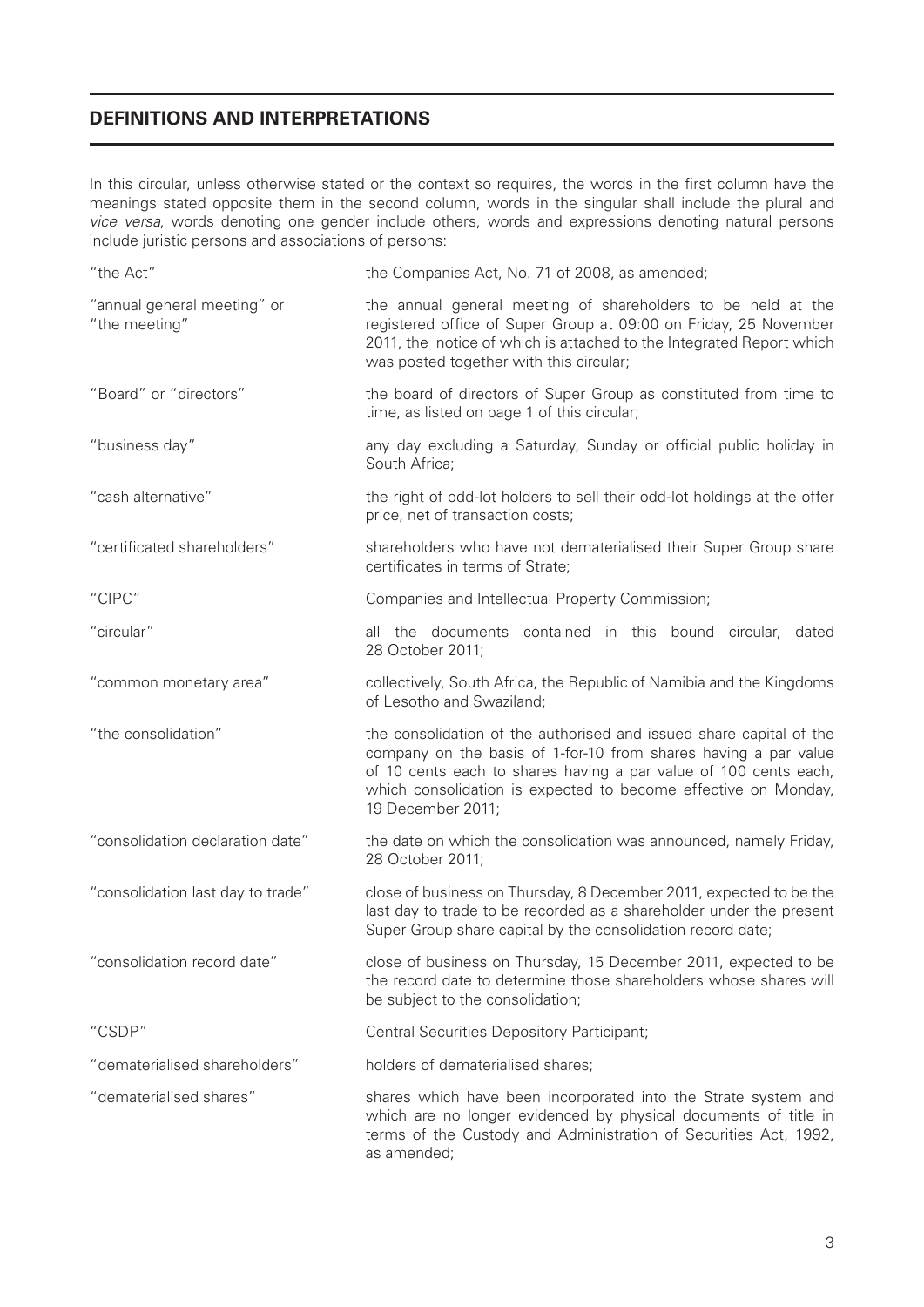| "documents of title"                                     | share certificates, certified transfer deeds, balance receipts or any<br>other documents of title pertaining to the shares acceptable to<br>the Board;                                                                                                                                          |
|----------------------------------------------------------|-------------------------------------------------------------------------------------------------------------------------------------------------------------------------------------------------------------------------------------------------------------------------------------------------|
| "the Group"                                              | Super Group and its subsidiaries, from time to time;                                                                                                                                                                                                                                            |
| "IFRS"                                                   | International Financial Reporting Standards;                                                                                                                                                                                                                                                    |
| "Integrated Report"                                      | the Integrated Report for the year ended 30 June 2011 which was<br>posted together with this circular;                                                                                                                                                                                          |
| "JSE"                                                    | JSE Limited (registration number 2005/022939/06), a public company<br>duly incorporated in South Africa, a licensed stock exchange in<br>accordance with the Securities Services Act, No. 36 of 2004;                                                                                           |
| "last practicable date"                                  | Tuesday, 11 October 2011, being the last practicable date prior to the<br>finalisation of this circular;                                                                                                                                                                                        |
| "Listings Requirements"                                  | the Listings Requirements of the JSE;                                                                                                                                                                                                                                                           |
| "Mol"                                                    | Memorandum of Incorporation;                                                                                                                                                                                                                                                                    |
| "odd-lot holders"                                        | shareholders holding, individually, in aggregate fewer than 100 shares<br>(pre-consolidation) and 10 shares (post-consolidation);                                                                                                                                                               |
| "odd-lot holdings"                                       | aggregate shareholdings of fewer than 100 shares (pre-consolidation)<br>and 10 shares (post-consolidation);                                                                                                                                                                                     |
| "odd-lot offer"                                          | collectively, the cash alternative and the retention alternative by an<br>odd-lot holder of its odd-lot holding;                                                                                                                                                                                |
| "odd-lot offer last day to trade"                        | the last day to trade to be recorded in the register of the company in<br>order to be entitled to participate in the odd-lot offer, expected to be<br>Thursday, 29 December 2011;                                                                                                               |
| "odd-lot offer record date"                              | the day on which odd-lot holders are to be recorded in the register of<br>the company in order to be entitled to participate in the odd-lot offer,<br>expected to be Friday, 6 January 2012;                                                                                                    |
| "the offer price"                                        | the five-day volume weighted average price of the shares traded on<br>the JSE up to the close of business on the day prior to the odd-lot<br>offer last day to trade and the specific offer last day to trade, which<br>is expected to be on Wednesday, 28 December 2011, plus a 5%<br>premium; |
| "the retention alternative"                              | the right of odd-lot holders to retain their odd-lot holdings;                                                                                                                                                                                                                                  |
| "SENS"                                                   | the Securities Exchange News Service of the JSE;                                                                                                                                                                                                                                                |
| "shareholders"                                           | registered holders of shares as at the voting record date;                                                                                                                                                                                                                                      |
| "shares" or "ordinary shares" or<br>"Super Group shares" | ordinary shares of 10 cents each (pre-consolidation) and ordinary<br>shares of 100 cents each (post-consolidation) in the authorised and<br>issued share capital of Super Group;                                                                                                                |
| "South Africa"                                           | the Republic of South Africa;                                                                                                                                                                                                                                                                   |
| "specific offer"                                         | the right of specific offer shareholders to sell their individual holdings,<br>in aggregate of 100 or more shares but less than 1 000 shares (pre-<br>consolidation) and 10 or more shares but less than 100 shares (post-<br>consolidation) at the offer price, net of transaction costs;      |
| "specific offer last day to trade"                       | the last day to trade to be recorded in the register of the company in<br>order to be entitled to participate in the specific offer, expected to be<br>Thursday, 29 December 2011;                                                                                                              |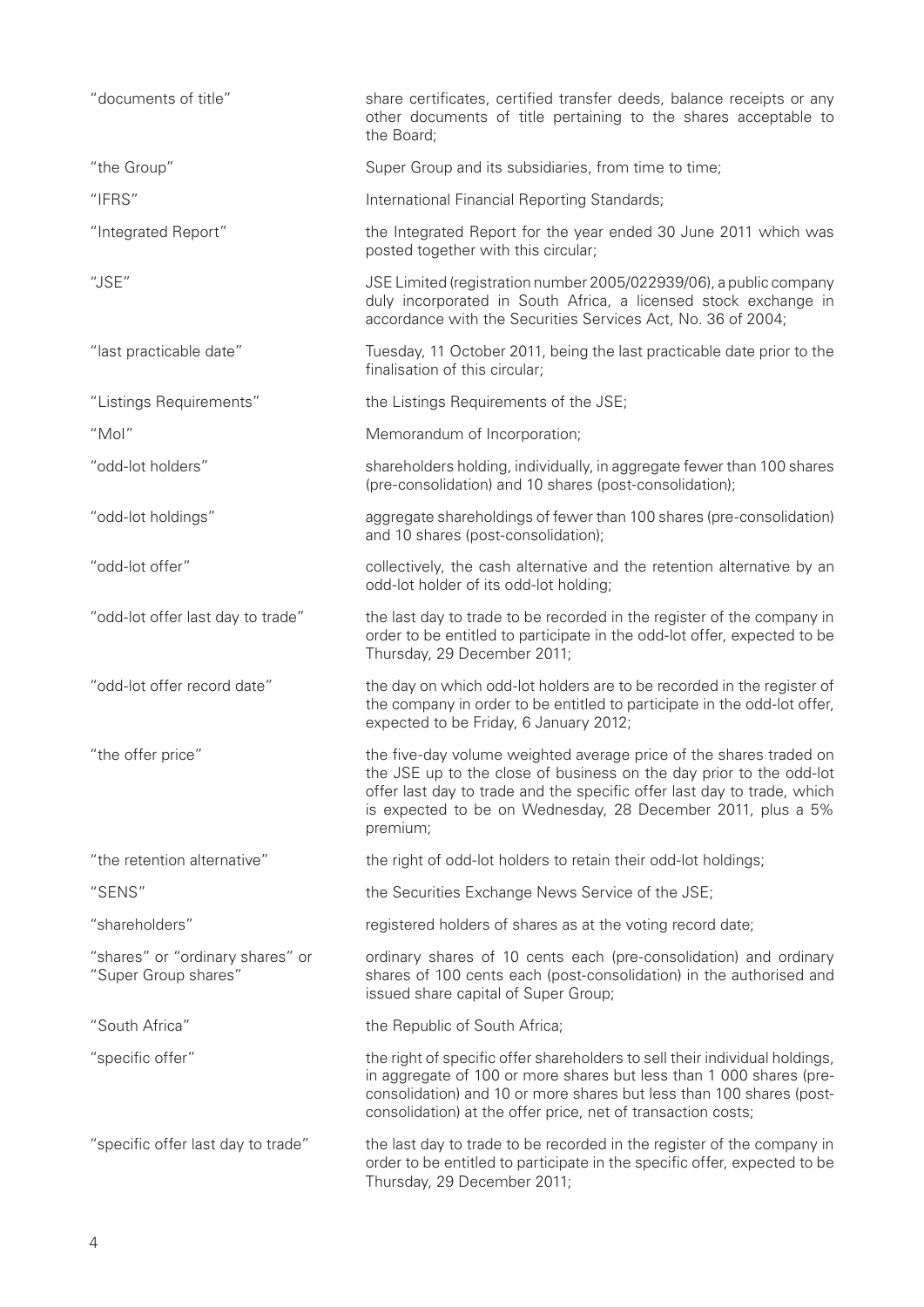| "specific offer record date"   | the day on which specific offer shareholders are to be recorded<br>in the register of the company in order to be entitled to participate<br>in the odd-lot offer, expected to be Friday, 6 January 2012;                                                                          |
|--------------------------------|-----------------------------------------------------------------------------------------------------------------------------------------------------------------------------------------------------------------------------------------------------------------------------------|
| "specific offer shareholders"  | shareholders holding, individually, in aggregate 100 or more shares<br>but less than 1 000 shares (pre-consolidation) and 10 or more shares<br>but less than 100 shares (post-consolidation);                                                                                     |
| "Strate"                       | the settlement and clearance system used by the JSE, managed<br>by Strate Limited (registration number 1998/022242/06), a public<br>company duly incorporated in South Africa and which company<br>is a registered CSDP in terms of the Security Services Act,<br>No. 36 of 2004; |
| "Super Group" or "the company" | Super Group Limited (registration number 1943/016107/06), a public<br>company incorporated in South Africa and listed on the JSE;                                                                                                                                                 |
| "transfer secretaries"         | Computershare Investor Services (Pty) Limited (registration number<br>2004/003647/07);                                                                                                                                                                                            |
| "VAT"                          | Value-added tax;                                                                                                                                                                                                                                                                  |
| "voting last day to trade"     | Friday, 11 November 2011, expected to be the last day to trade<br>to be recorded as a shareholder to be able to participate and vote at<br>the annual general meeting; and                                                                                                        |
| "voting record date"           | Friday, 18 November 2011, expected to be the record date to be<br>recorded as a shareholder to be able to participate and vote at the<br>annual general meeting.                                                                                                                  |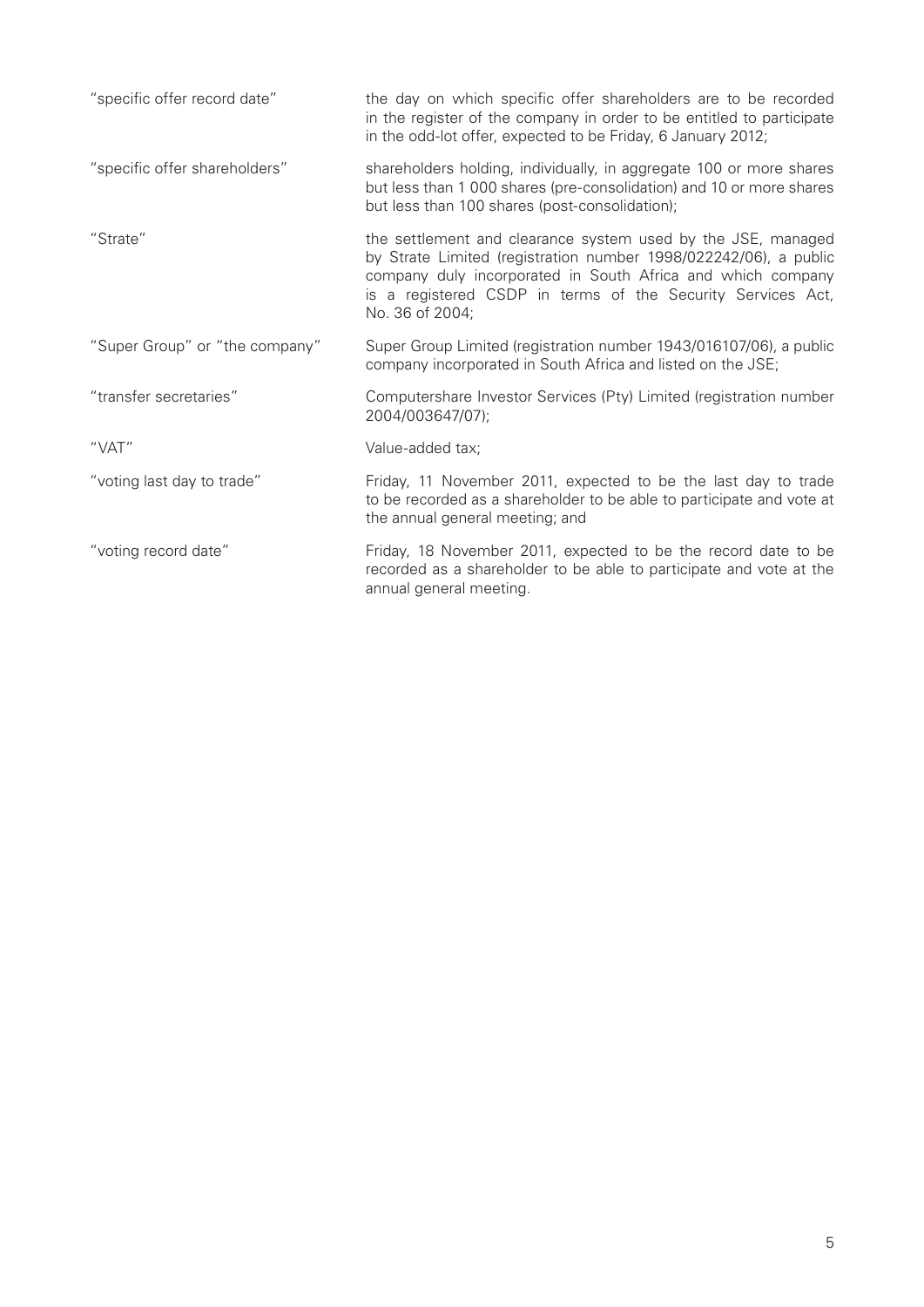## **ACTION REQUIRED**

**If you are in any doubt as to the action you should take, please consult your CSDP, broker, banker, attorney, accountant or other professional adviser immediately.**

Copies of this circular, in English only, can be obtained from the registered office of the company and from the office of the transfer secretaries, the addresses of which are set out in the "Corporate information and advisers" section of this circular.

#### **Action required**

### **1. ALL SHAREHOLDERS**

If you have disposed of all your shares in Super Group, this circular together with the Integrated Report should be handed to the purchaser of such shares, or to the broker, CSDP, banker or agent through whom you have disposed your shares.

#### **2. IF YOU HAVE DEMATERIALISED YOUR SHARES WITHOUT "OWN NAME" REGISTRATION**

#### **2.1 Voting at the annual general meeting**

- **2.1.1** Your CSDP or broker is obliged to contact you in the manner stipulated in the agreement concluded between you and your CSDP or broker to ascertain how you wish to cast your vote at the meeting and thereafter to cast your vote in accordance with your instructions.
- **2.1.2** If you have not been contacted by your CSDP or broker, it would be advisable for you to contact your CSDP or broker and furnish them with your voting instructions.
- **2.1.3** If your CSDP or broker does not obtain voting instructions from you, it will be obliged to vote in accordance with the instructions contained in the agreement concluded between you and your CSDP or broker.
- **2.1.4** You must **NOT** complete the form of proxy included in the Integrated Report.

#### **2.2 Attendance and representation at the annual general meeting**

In accordance with the agreement between you and your CSDP or broker, you must advise your CSDP or broker if you wish to attend the meeting in person, or if you wish to send a proxy to represent you at the meeting and your CSDP or broker will issue the necessary letter of representation for you or your proxy to attend the meeting.

#### **2.3 Election to be made by odd-lot holders – ONLY if you are an odd-lot holder on the odd-lot offer record date**

- **2.3.1** Your CSDP or broker is obliged to contact you in the manner stipulated in the agreement concluded between you and your CSDP or broker to ascertain what election you wish to make in terms of the odd-lot offer and thereafter to advise the transfer secretaries of such election in accordance with your instructions.
- **2.3.2** If you have not been contacted by your CSDP or broker, it would be advisable for you to contact your CSDP or broker and furnish them with your instructions relating to your election in terms of the odd-lot offer.
- **2.3.3** If your CSDP or broker does not obtain instructions from you regarding the election, it will be obliged to make an election on your behalf in accordance with the instructions contained in the agreement concluded between you and your CSDP or broker.
- **2.3.4** You must **NOT** complete the attached form of election and surrender for the odd-lot offer (blue).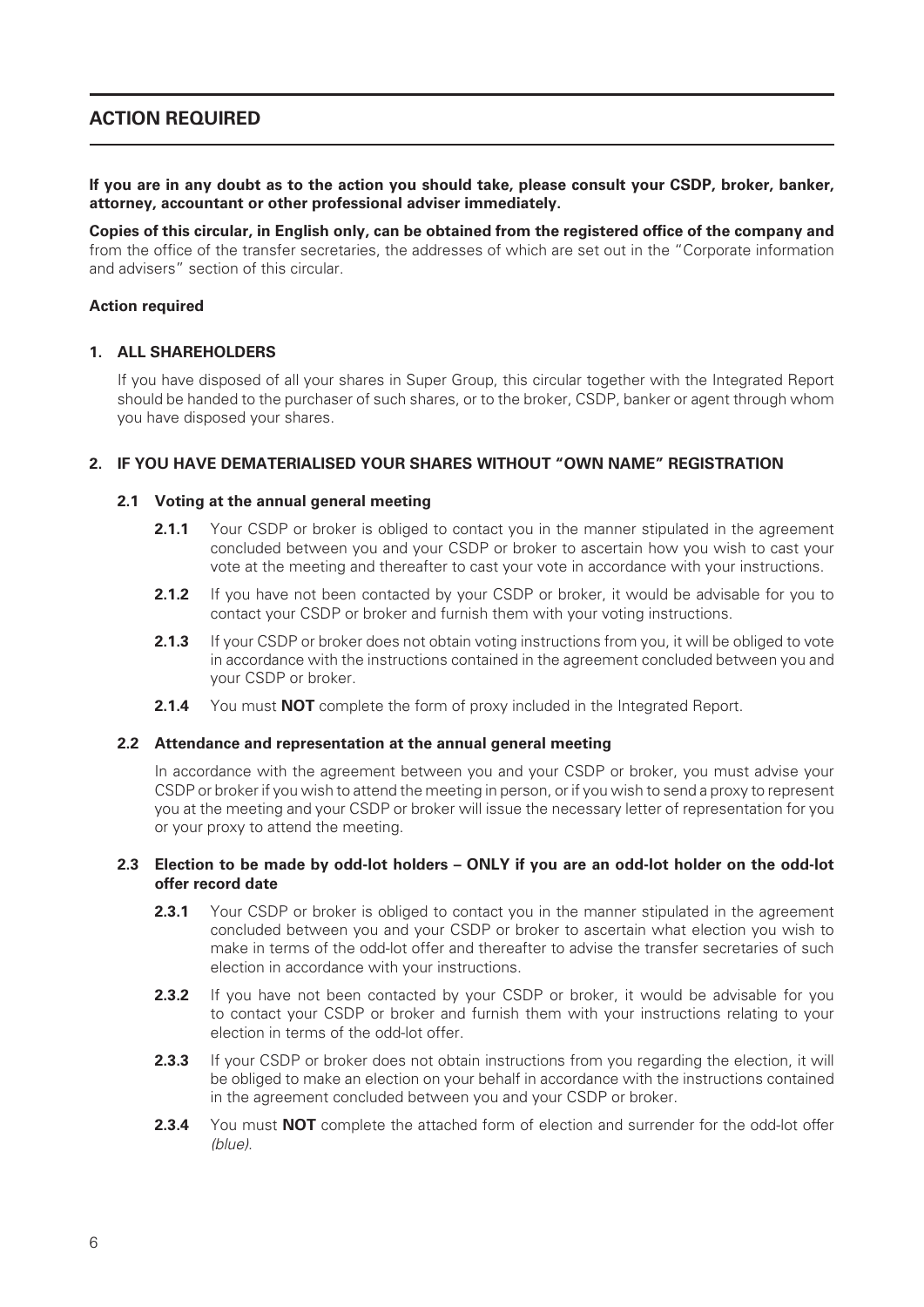#### 2.4 Election to be made by specific offer shareholders – ONLY if you are a specific offer shareholder **on the specific offer record date**

- **2.4.1** Your CSDP or broker is obliged to contact you in the manner stipulated in the agreement concluded between you and your CSDP or broker to ascertain what election you wish to make in terms of the specific offer and thereafter to advise the transfer secretaries of such election in accordance with your instructions.
- **2.4.2** If you have not been contacted by your CSDP or broker, it would be advisable for you to contact your CSDP or broker and furnish them with your instructions relating to your election in terms of the specific offer.
- 2.4.3 If your CSDP or broker does not obtain instructions from you regarding the election, it will be obliged to make an election on your behalf in accordance with the instructions contained in the agreement concluded between you and your CSDP or broker.
- **2.4.4** You must **NOT** complete the attached form of election and surrender for the specific offer (green).

### **3. IF YOU HAVE DEMATERIALISED YOUR SHARES WITH "OWN NAME" REGISTRATION**

#### **3.1 Voting, attendance and representation at the meeting**

- **3.1.1** You may attend and vote at the meeting in person.
- **3.1.2** Alternatively, you may appoint a proxy to represent you at the meeting by completing the form of proxy included in the Integrated Report in accordance with the instructions it contains and returning it to the transfer secretaries, to be received by 09:00 on Wednesday, 23 November 2011.

#### **3.2 Election to be made by odd-lot holders – ONLY if you are an odd-lot holder on the odd-lot offer record date**

- **3.2.1** Your CSDP is obliged to contact you in the manner stipulated in the agreement concluded between you and your CSDP to ascertain what election you wish to make in terms of the odd-lot offer and thereafter to advise the transfer secretaries of such election in accordance with your instructions.
- **3.2.2** If you have not been contacted by your CSDP, it would be advisable for you to contact your CSDP and furnish them with your instructions relating to your election in terms of the oddlot offer.
- **3.2.3** If your CSDP does not obtain instructions from you regarding the election, it will be obliged to make an election on your behalf in accordance with the instructions contained in the agreement concluded between you and your CSDP.
- **3.2.4** You must **NOT** complete the attached form of election and surrender for the odd-lot offer (blue).

#### **3.3** Election to be made by specific offer shareholders – ONLY if you are a specific offer shareholder on the specific offer record date

- **3.3.1** Your CSDP is obliged to contact you in the manner stipulated in the agreement concluded between you and your CSDP to ascertain what election you wish to make in terms of the specific offer and thereafter to advise the transfer secretaries of such election in accordance with your instructions.
- **3.3.2** If you have not been contacted by your CSDP, it would be advisable for you to contact your CSDP and furnish them with your instructions relating to your election in terms of the specific offer.
- **3.3.3** If your CSDP does not obtain instructions from you regarding the election, it will be obliged to make an election on your behalf in accordance with the instructions contained in the agreement concluded between you and your CSDP.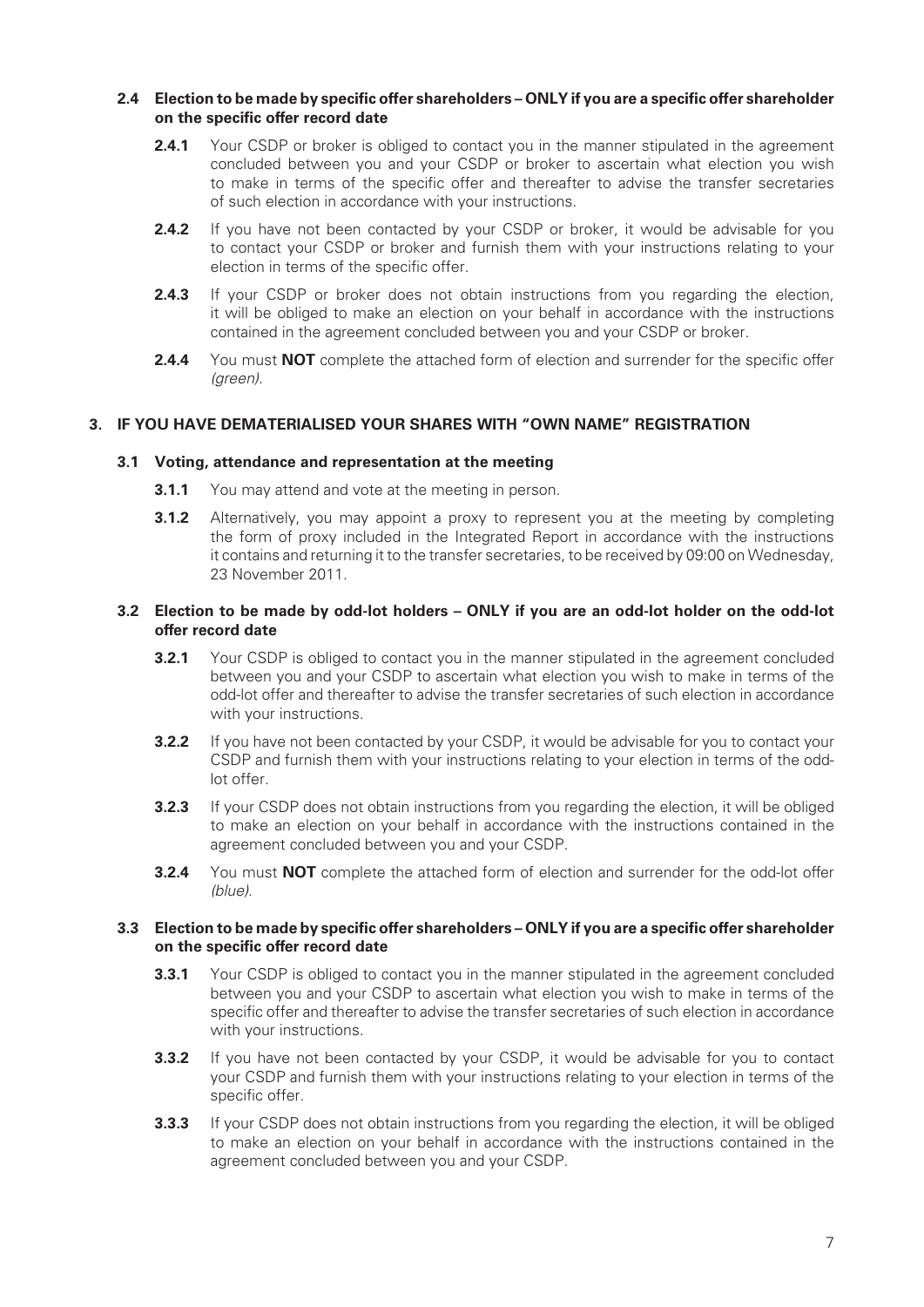**3.3.4** You must **NOT** complete the attached form of election and surrender for the specific offer (green).

### **4. IF YOU HAVE NOT DEMATERIALISED YOUR SHARES**

#### **4.1 Voting, attendance and representation at the meeting**

- **4.1.1** You may attend and vote at the meeting in person.
- **4.1.2** Alternatively, you may appoint a proxy to represent you at the meeting by completing the form of proxy incorporated in the Integrated Report in accordance with the instructions it contains and returning it to the transfer secretaries, to be received by 09:00 on Wednesday, 23 November 2011.

#### **4.2 Election to be made by odd-lot holders**

- **4.2.1** You must complete and elect one of the applicable choices on the attached odd-lot offer form of election and surrender for the odd-lot offer *(blue)*.
- **4.2.2 If you do not make an election with regard to your odd-lot holdings by 12:00 on the odd-lot offer record date, expected to be on Friday, 6 January 2012 in the manner stipulated in the attached form of election and surrender for the odd-lot offer** *(blue)***, you will be deemed to have elected to sell your odd-lot holdings.**
- **4.2.3** If you elect to sell your odd-lot holdings, the attached form of election and surrender for the odd-lot offer (blue) must be accompanied by the relevant documents of title in respect of the odd-lot holder's entire shareholding.
- **4.2.4** If you elect to retain your odd-lot holding, you do **NOT** need to surrender your documents of title.

### **4.3 Election to be made by specific offer shareholders**

- **4.3.1** You must complete the attached form of election and surrender for the specific offer *(green)*.
- **4.3.2** If you elect to sell your individual holding in aggregate, the attached form of election and surrender for the specific offer (green) must be accompanied by the relevant documents of title in respect of the specific offer shareholders' entire shareholding.
- **4.3.3** If you elect to retain your holding, you do **NOT** need to surrender your documents of title.

### **4.4 Recall of share certificates from certificated shareholders**

Subject to the passing of the special resolutions necessary for the implementation of the consolidation, the odd-lot offer and the specific offer (and the registration of the relevant special resolutions by CIPC), it is necessary to recall the share certificates from certificated shareholders in order to replace them with certificates reflecting the consolidation, the new par value and the new ISIN. Certificated shareholders are referred to paragraphs 3.1 (b) and 4.4.7 of the circular.

#### **If you wish to dematerialise your shares, please contact your CSDP or broker***.*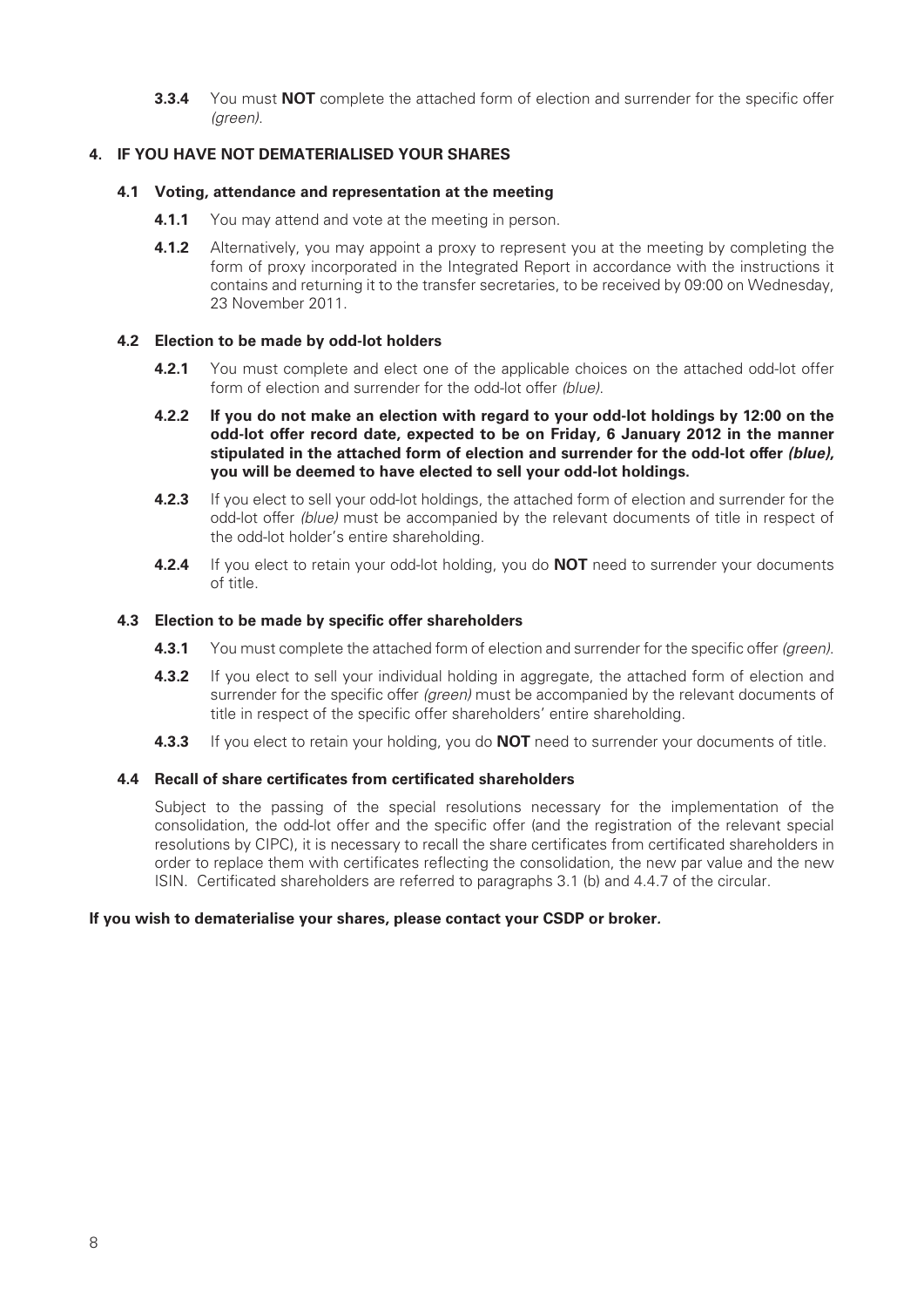## **SALIENT DATES AND TIMES OF THE CONSOLIDATION**

|                                                                                                                                                                                                  | 2011                   |
|--------------------------------------------------------------------------------------------------------------------------------------------------------------------------------------------------|------------------------|
| Circular, Integrated Report and notice of annual general meeting<br>distributed to shareholders                                                                                                  | Friday, 28 October     |
| Release of notice of annual general meeting and consolidation<br>declaration announcement relating to the consolidation (including the<br>new ISIN: ZAE000161832) on SENS                        | Friday, 28 October     |
| Publication of notice of annual general meeting and consolidation<br>declaration announcement relating to the consolidation (including the<br>new ISIN: ZAE000161832) in the South African press | Monday, 31 October     |
| Last day to trade to be on the register to be able to participate and vote<br>at the annual general meeting                                                                                      | Friday, 11 November    |
| Record date to be able to participate and vote at the annual general meeting                                                                                                                     | Friday, 18 November    |
| Last day for lodging forms of proxy by 09:00 on                                                                                                                                                  | Wednesday, 23 November |
| Annual general meeting of shareholders to be held at 09:00 on                                                                                                                                    | Friday, 25 November    |
| Results of annual general meeting released on SENS on                                                                                                                                            | Friday, 25 November    |
| Results of annual general meeting released in the South African press on                                                                                                                         | Monday, 28 November    |
| Receive CIPC registrations of special resolutions by this date                                                                                                                                   | Wednesday, 30 November |

#### **PLEASE NOTE THAT THE DATES PROVIDED BELOW RELATING TO THE CONSOLIDATION ARE SUBJECT TO SPECIAL RESOLUTIONS BEING REGISTERED BY CIPC AND THE JSE BEING PROVIDED WITH A CERTIFIED COPY OF THE SPECIAL RESOLUTIONS AS REGISTERED BY CIPC. THE TIMETABLE BELOW IN RESPECT OF THE CONSOLIDATION WILL HAVE TO BE AMENDED SHOULD REGISTRATION OF THE RESOLUTIONS BY CIPC NOT HAVE BEEN RECEIVED BY THIS DATE.**

| Release of finalisation information in respect of the consolidation on SENS                                                                                                                               | Thursday, 1 December  |  |
|-----------------------------------------------------------------------------------------------------------------------------------------------------------------------------------------------------------|-----------------------|--|
| Publication of finalisation information in respect of the consolidation in<br>the South African press                                                                                                     | Friday, 2 December    |  |
| Last day to trade under the present share capital in order to be recorded<br>as a shareholder by the record date on                                                                                       | Thursday, 8 December  |  |
| Trading in shares under the new consolidated share capital commences on                                                                                                                                   | Friday, 9 December    |  |
| Record date to determine those shareholders whose shares will be subject<br>to the consolidation on                                                                                                       | Thursday, 15 December |  |
| Forms of surrender for new certificates to be received by the transfer<br>secretaries in order for new certificates reflecting the consolidation<br>to be posted on Monday, 12 December 2011, by 12:00 on | Thursday, 15 December |  |
| Dematerialised shareholders will have their accounts at their CSDP<br>or broker updated on                                                                                                                | Monday, 19 December   |  |
|                                                                                                                                                                                                           | 2012                  |  |
| Date of issue of new replacement share certificates provided that the old                                                                                                                                 |                       |  |

share certificates have been lodged by 12:00 on the record date on or about Monday, 9 January

#### **Notes:**

- 1. The specified dates and times are South African and are subject to amendment. Any such amendment will be released on SENS and published in the South African press.
- 2. Shares in the pre-consolidated form may not be dematerialised after the last day to trade prior to the consolidation, expected to be Thursday, 8 December 2011.
- 3. Shares in the consolidated form may be dematerialised or rematerialised as from the day after the new share certificates have been issued, expected to be Monday, 9 January 2012.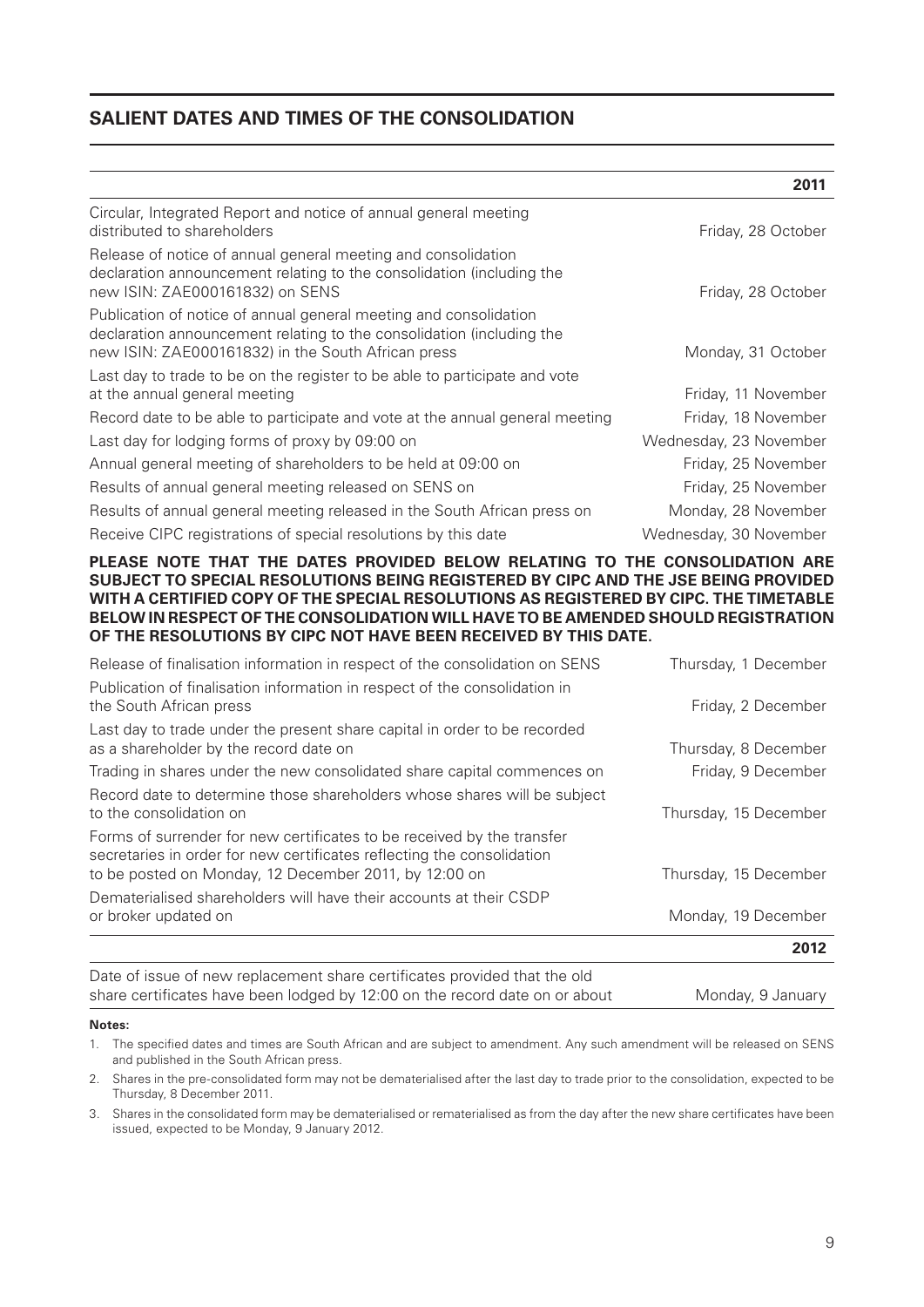## **SALIENT DATES AND TIMES OF THE ODD-LOT OFFER AND THE SPECIFIC OFFER**

|                                                                                                                                                                 | 2011                   |
|-----------------------------------------------------------------------------------------------------------------------------------------------------------------|------------------------|
| Circular, Integrated Report and notice of annual general meeting distributed<br>to shareholders                                                                 | Friday, 28 October     |
| Release of notice of annual general meeting and declaration announcement<br>relating to the odd-lot offer and the specific offer on SENS                        | Friday, 28 October     |
| Publication of notice of annual general meeting and declaration announcement<br>relating to the odd-lot offer and the specific offer in the South African press | Monday, 31 October     |
| Last day to trade to be on the register to be able to participate and vote at<br>the annual general meeting                                                     | Friday, 11 November    |
| Record date to be able to participate and vote at the annual general meeting                                                                                    | Friday, 18 November    |
| Last day for lodging forms of proxy by 09:00 on                                                                                                                 | Wednesday, 23 November |
| Annual general meeting of shareholders to be held at 09:00 on                                                                                                   | Friday, 25 November    |
| Results of annual general meeting released on SENS on                                                                                                           | Friday, 25 November    |
| Results of annual general meeting published in the South African press on                                                                                       | Monday, 28 November    |
| Odd-lot offer and specific offer opens at 09:00 on a date to be advised<br>following the registration of the special resolutions at CIPC                        | To be advised on SENS  |

#### **PLEASE NOTE THAT THE DATES PROVIDED BELOW RELATING TO THE ODD-LOT OFFER AND SPECIFIC OFFER ARE SUBJECT TO SPECIAL RESOLUTIONS BEING REGISTERED BY CIPC AND THE JSE BEING PROVIDED WITH CERTIFIED COPIES OF THE SPECIAL RESOLUTIONS AS REGISTERED BY CIPC. THE TIMETABLE BELOW IN RESPECT OF THE ODD-LOT OFFER WILL HAVE TO BE AMENDED SHOULD REGISTRATION OF THE RESOLUTIONS BY CIPC NOT HAVE BEEN RECEIVED BY THIS DATE.**

|                                                                                | 2012                  |
|--------------------------------------------------------------------------------|-----------------------|
| Offer price published in the South African press                               | Friday, 30 December   |
| Shares trade "ex" the odd-lot offer and the specific offer                     | Friday, 30 December   |
| in the odd-lot offer and the specific offer                                    | Thursday, 29 December |
| Last day to trade in Super Group shares in order to be eligible to participate |                       |
| Offer price finalised and released on SENS                                     | Thursday, 29 December |

| Forms of election and surrender for the odd-lot offer and the specific offer<br>to be received by the transfer secretaries by 12:00 on                                                                                                                                                                                                   | Friday, 6 January   |
|------------------------------------------------------------------------------------------------------------------------------------------------------------------------------------------------------------------------------------------------------------------------------------------------------------------------------------------|---------------------|
| Odd-lot offer and the specific offer closes at 12:00 on                                                                                                                                                                                                                                                                                  | Friday, 6 January   |
| Record date for the odd-lot offer and the specific offer to determine the<br>shareholders entitled to participate in the odd-lot offer and the specific offer on                                                                                                                                                                         | Friday, 6 January   |
| Implementation of the odd-lot offer and the specific offer takes effect at<br>commencement of business on                                                                                                                                                                                                                                | Monday, 9 January   |
| Odd-lot holders and specific offer shareholders with dematerialised shares<br>have their accounts held at their CSDP or broker credited with the cash amount,<br>unless odd-lot holders and specific offer shareholders have elected to retain their<br>holdings, and where no election has been made by specific offer shareholders, on | Monday, 9 January   |
| Cheques posted in respect of the sale of odd-lot holdings by odd-lot holders and<br>the sale of holdings by specific offer shareholders with certificated shares,                                                                                                                                                                        |                     |
| at the risk of such holders, on or about                                                                                                                                                                                                                                                                                                 | Monday, 9 January   |
| Results of the odd-lot offer and specific offer released on SENS on                                                                                                                                                                                                                                                                      | Monday, 9 January   |
| Results of the odd-lot offer and specific offer published in the South African press on                                                                                                                                                                                                                                                  | Tuesday, 10 January |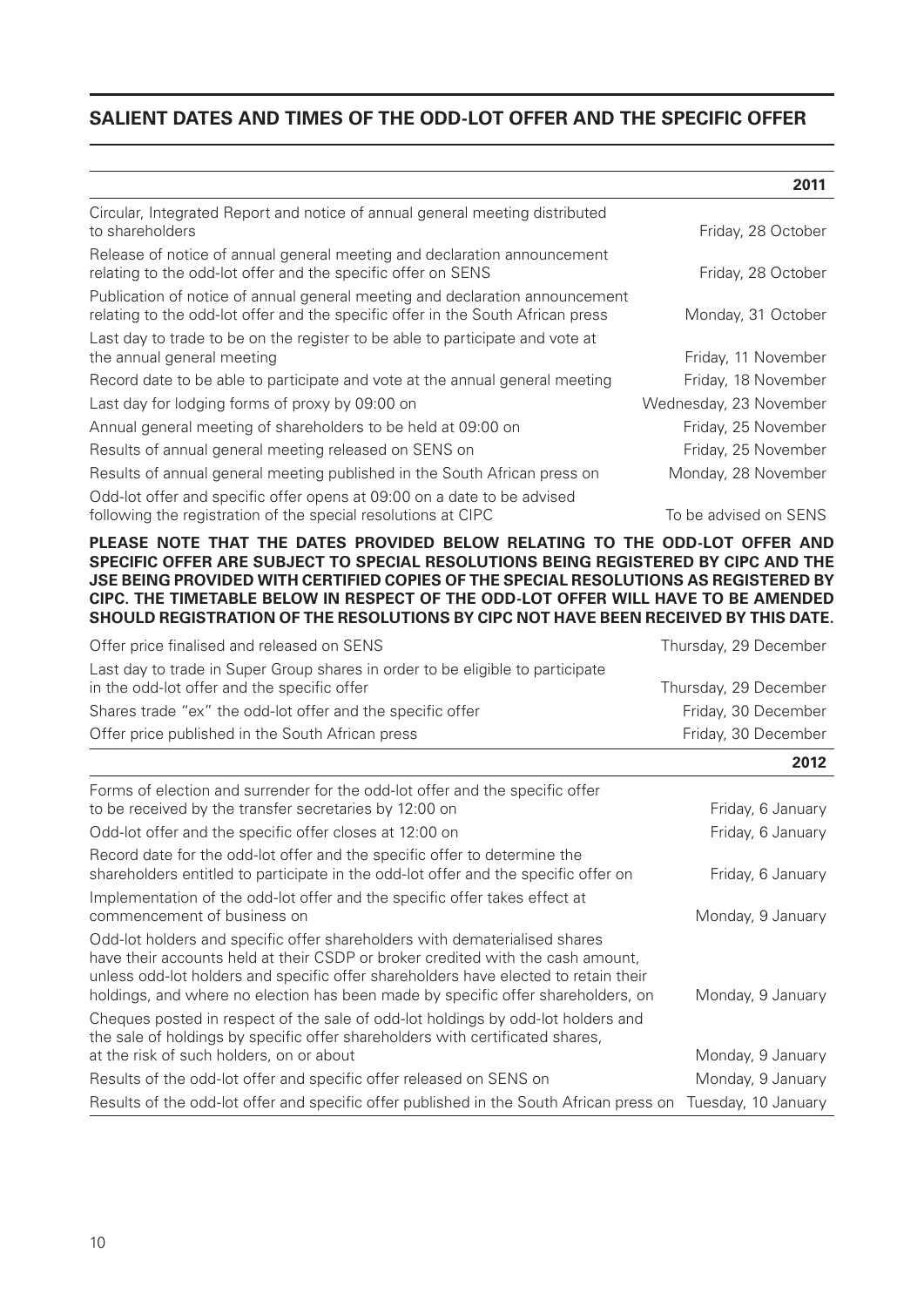#### **Notes:**

- 1. The specified dates and times are subject to change. Any changes will be released on SENS and published in the South African press.
- 2. Shareholders may not dematerialise or rematerialise their shares between Friday, 30 December 2011 and Friday, 6 January 2012, both dates inclusive.
- 3. In the case of odd-lot holders of certificated shares, who elect to sell their odd-lot holdings or who elect to retain their odd-lot holdings, and specific offer shareholders who accept the specific offer, cheques will be posted at the risk of such odd-lot holders and specific offer shareholders on or about Monday, 9 January 2012 or within five business days after the receipt of such documents of title by the transfer secretaries, whichever is the later.
- 4. **Shareholders who wish to retain their odd-lot holdings must lodge the form of election and surrender for the odd-lot offer** *(blue)* **by 12:00 on the odd-lot offer record date expected to be Friday, 6 January 2012, failing which their shares will be purchased by Super Group.**
- 5. Certificated shareholders who did not qualify for the odd-lot offer or specific offer should note that they will not receive new share certificates in consolidated form until the odd-lot offer and specific offer have been implemented.
- 6. Those specific offer shareholders who do not make an election will automatically be regarded as not having accepted the specific offer.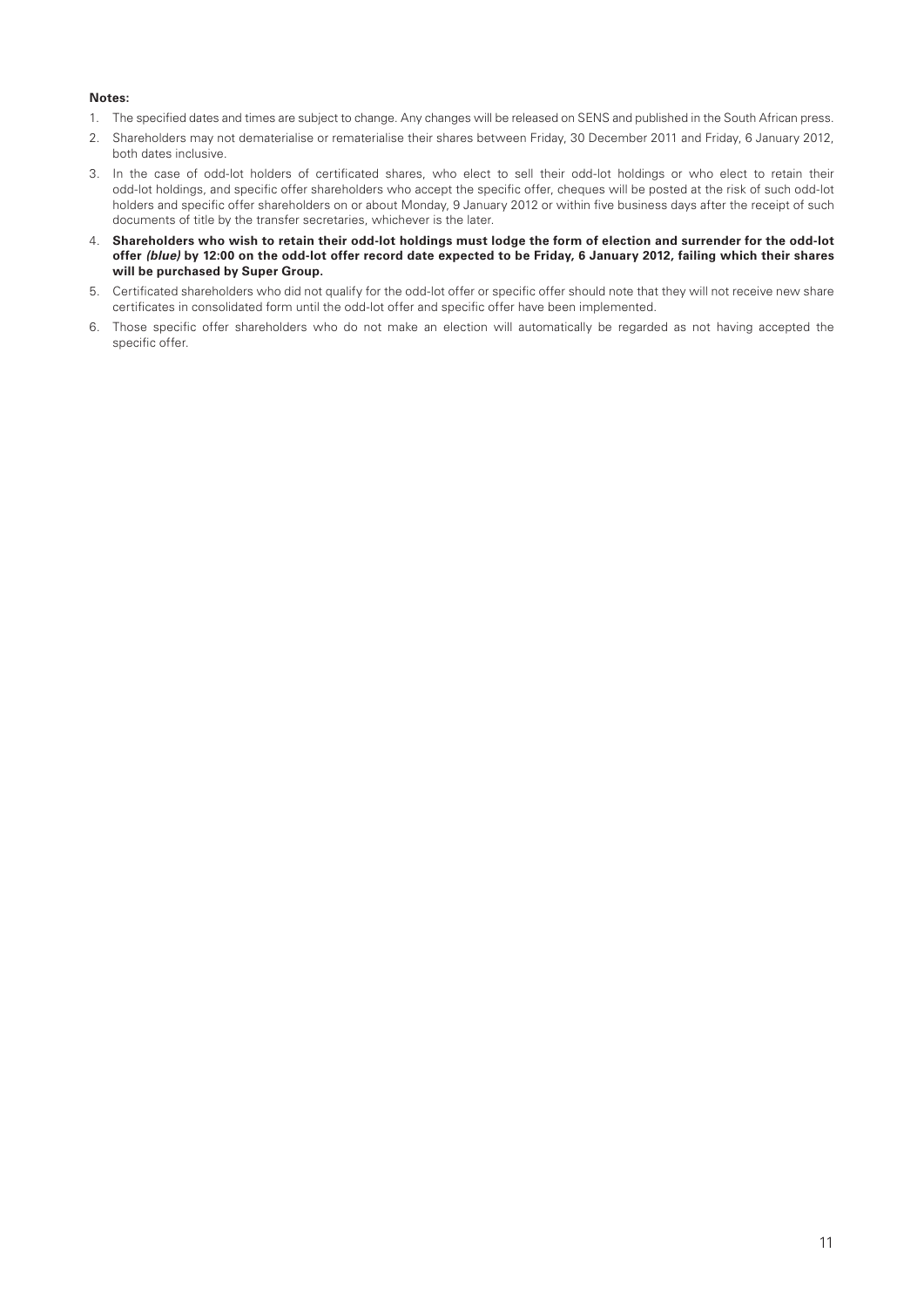

## **Super Group Limited** (Incorporated in the Republic of South Africa)

Registration number 1943/016107/06 Share code: SPG ISIN: ZAE000011334 ("Super Group" or "the company" or "the Group")

## **CIRCULAR TO SUPER GROUP SHAREHOLDERS**

### **1. INTRODUCTION AND PURPOSE OF THIS CIRCULAR**

**1.1** On 28 October 2011 Super Group announced the proposed restructuring of the company's authorised and issued share capital. This circular contains information on the consolidation of share capital and the odd-lot offer which requires the approval of shareholders in a meeting. Pursuant to the consolidation, the company wishes to facilitate odd-lot holders and specific offer shareholders to sell their holdings, without incurring broker costs.

### **1.2** The effects of the resolutions are:

- to consolidate the share capital of Super Group on the basis of 1 -for -10 ordinary shares, from an authorised ordinary share capital of 3 490 854 343 ordinary shares of 10 cents each to 349 085 434 ordinary shares of 100 cents each and an issued ordinary share capital of 3 273 096 984 ordinary shares of 10 cents each to 327 309 698 ordinary shares of 100 cents each; and
- to facilitate the reduction in the number of small shareholders in Super Group, in an equitable manner, through an odd-lot offer and a specific offer.
- **1.3** The purpose of this circular is to provide shareholders with the details of the consolidation, the odd-lot offer and the specific offer including the salient terms and all the relevant information for the implementation of:
	- the consolidation of the company's share capital on the basis of 1 -for -10 ordinary shares and a change of the par value per share from 10 cents each to 100 cents each;
	- an odd-lot offer to shareholders holding fewer than 100 shares (pre-consolidation) and fewer than 10 shares (post-consolidation) in the share capital of the company at the offer price;
	- a specific offer to shareholders holding 100 shares or more but less than 1 000 shares (pre-consolidation) and 10 shares or more but less than 100 shares (post-consolidation) at the offer price; and
	- a specific authority for Super Group to repurchase its own shares from odd-lot holders and specific offer shareholders for the purposes of implementing the odd-lot offer and the specific offer.

### **2. RATIONALE FOR THE CONSOLIDATION, THE ODD-LOT OFFER AND THE SPECIFIC OFFER**

The consolidation, odd-lot offer and specific offer are being proposed for the following reasons:

- **2.1** In the opinion of the Board, shares that trade below R1.00 have a much higher spread between the bid-to-buy price and the offer-to-sell price which can result in significant movements in the share price on small volumes traded. This in turn causes instability in the market capitalisation of the company and ultimately effects shareholder value. This may therefore discourage potential investors.
- **2.2** In the view of the Board, by consolidating the number of shares, it is expected that there will be a narrowing of the spread between the bid-to-buy price and the offer-to-sell price resulting in a more stable market capitalisation of the company.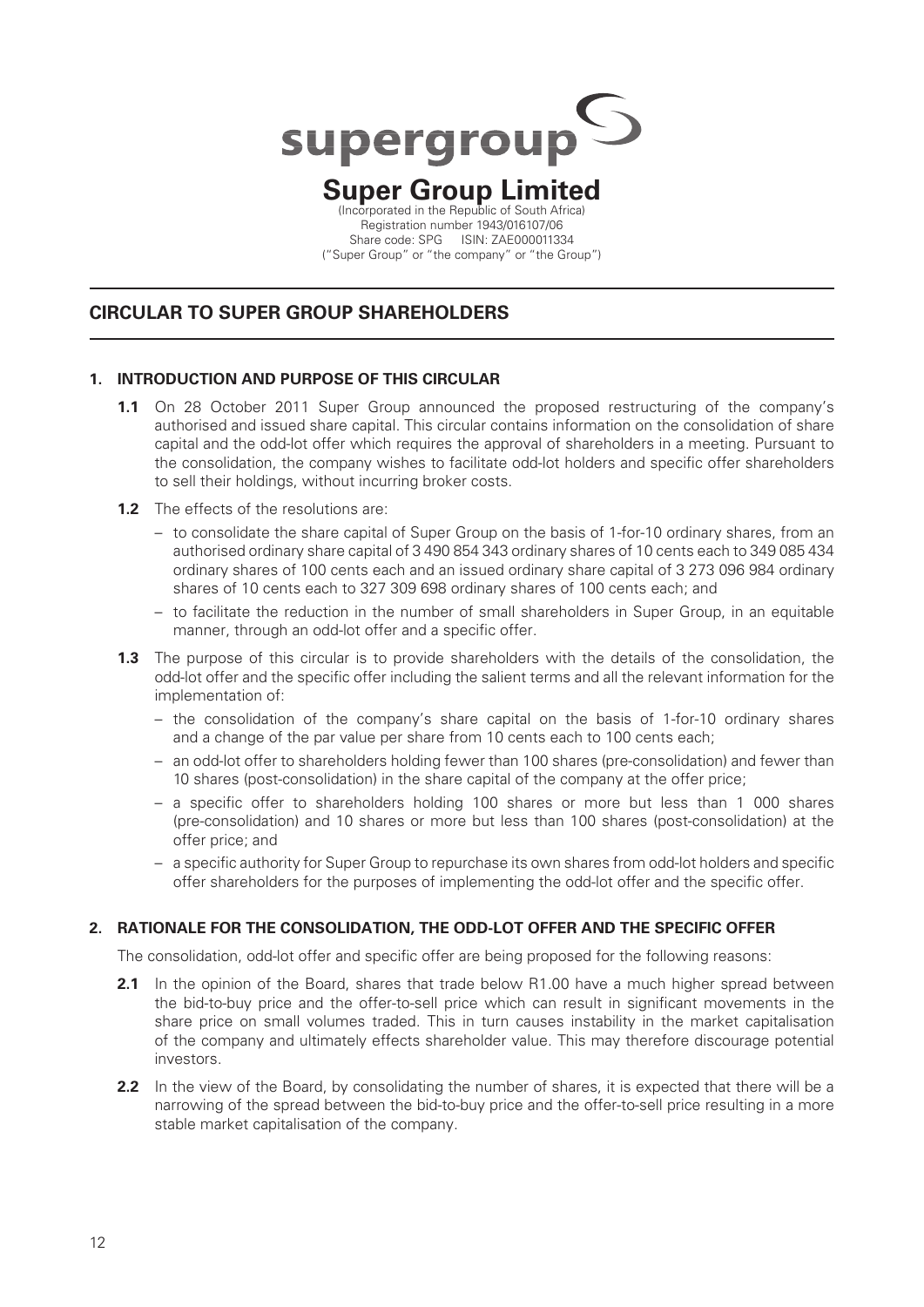- **2.3** This has the effect of:
	- **2.3.1** providing additional confidence to existing shareholders; and
	- **2.3.2** increasing the attractiveness of the company to potential investors.
- **2.4** Assuming the consolidation is implemented, 3 895 out of 10 081 registered shareholders, being approximately 38.6% of the total number of shareholders as at 31 August 2011 holding fewer than 100 shares post-consolidation, will hold approximately 42 657 shares post-consolidation which constitutes only 0.01% of the total number of shares in issue post-consolidation. In order to reduce the substantial recurring costs of administration connected with this large number of small shareholders, the Board has proposed the implementation of the odd-lot offer and the specific offer to facilitate the reduction in the number of small shareholders in Super Group in an equitable manner.

### **3. THE CONSOLIDATION**

- **3.1 Salient dates and procedures to be followed by shareholders**
	- **(a) Subject to the approval and implementation of the consolidation (which latter is dependent on the registration of the relevant special resolutions by CIPC), the attention of shareholders is drawn to the following proposed closing dates:**
		- (i) the results of the annual general meeting will be released on SENS on Friday, 25 November 2011;
		- (ii) the last day to trade in Super Group shares on the JSE in order to be recorded as a shareholder by the consolidation record date is expected to be Thursday, 8 December 2011;
		- (iii) trading in the shares under the new consolidated share capital is expected to commence on Friday, 9 December 2011; and
		- (iv) the record date for purposes of determining those shareholders whose shares will be subject to the consolidation is expected to be Thursday, 15 December 2011.

### (b) Recall of share certificates from certificated shareholders

Subject to the passing of the special resolution necessary for the consolidation (and the registration of the relevant special resolution by CIPC), it is necessary to recall the share certificates from certificated shareholders in order to replace them with certificates reflecting the consolidation.

Certificated shareholders are requested to complete the attached form of surrender for the consolidation (yellow) in accordance with the instructions it contains and return it to the transfer secretaries.

- (i) To facilitate the timeous receipt by certificated shareholders of replacement share certificates, certificated shareholders who wish to anticipate the implementation of the consolidation and who do not wish to deal in their existing shares prior to the consolidation, are requested to surrender their share certificates to the transfer secretaries by completing the attached form of surrender for the consolidation (yellow) in accordance with the instructions it contains and return it to the transfer secretaries.
- (ii) Share certificates so received will be held by the transfer secretaries pending the consolidation being approved by shareholders at the meeting and the implementation of the odd-lot offer and the specific offer. In the event that the consolidation is not approved, the transfer secretaries will, within five business days thereafter, return the certificates to the certificated shareholders concerned, by post, at the risk of such shareholders.
- (iii) In the event that the consolidation is approved by shareholders, the special resolution is registered by CIPC and the odd-lot offer and specific offer are implemented, the transfer secretaries will, within five business days after receipt thereof, but not earlier than Monday, 9 January 2012, post the new share certificates to the certificated shareholders concerned, by post, at the risk of such shareholders.
- (iv) In the event that certificated shareholders do not complete the attached form of surrender for the consolidation (yellow) and who later wish to obtain a share certificate at the consolidation value, such shareholders will be required to return their share certificates to the transfer secretaries together with certified copies of identity documents, if in own name, or if otherwise, certified copies of company/trust documents.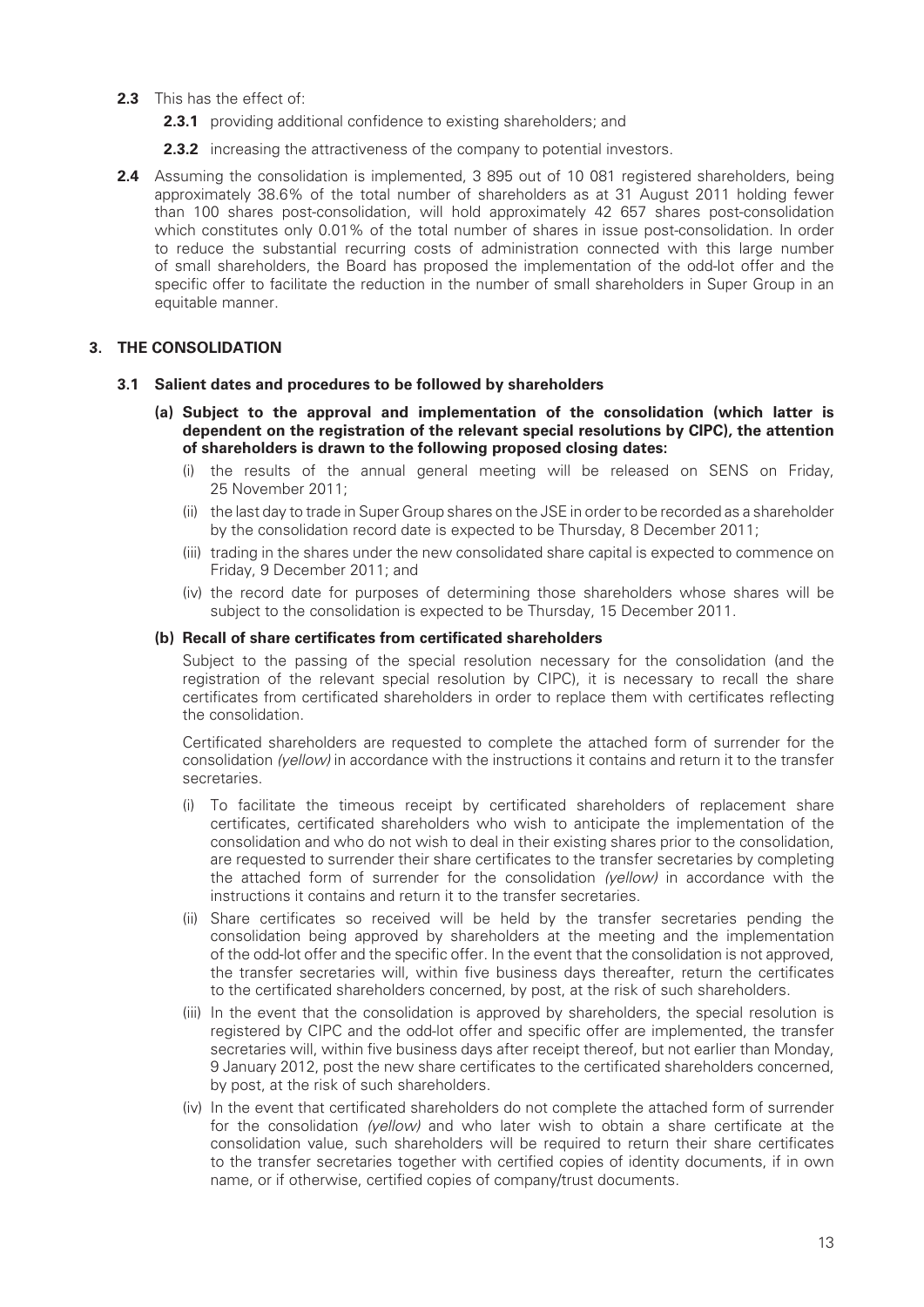- (v) If any documents of title of shareholders have been lost or destroyed and the shareholder concerned produces evidence to this effect to the satisfaction of Super Group, then the company may dispense with the surrender of such existing documents of title against provision of an acceptable identity.
- (vi) Shareholders holding shares in certificated form are reminded that they may only deal in their shares on the JSE once their shares have been dematerialised.

#### **(c) Dematerialised shareholders**

Shareholders holding dematerialised shares must **not** do anything as their accounts at their CSDP or broker will be automatically updated.

#### **4. THE ODD-LOT OFFER AND THE SPECIFIC OFFER**

#### **4.1 Introduction**

Assuming the consolidation is implemented, 3 895 out of 10 081 registered shareholders, being approximately 38.6% of the total number of shareholders as at 31 August 2011 holding fewer than 100 shares post-consolidation, will hold approximately 42 657 shares post-consolidation, which constitutes only 0.01% of the total number of shares in issue post-consolidation. In order to reduce the substantial recurring costs of administration connected with this large number of small shareholders, the Board has proposed the implementation of the odd-lot offer and the specific offer to facilitate the reduction in the number of small shareholders in Super Group in an equitable manner. Fractions arising from the consolidation will be rounded up or down to the nearest whole number in accordance with the rounding principle whereby fractions of 0.5 and above will be rounded up and fractions below 0.5 will be rounded down. More specifically, shareholders holding 95 to 99 shares, will be rounded up to 10 shares and these shareholders will be eligible to participate in the specific offer.

The odd-lot offer and the specific offer therefore facilitates shareholders who wish to participate in the odd-lot offer and the specific offer in a cost-effective way of disposing of their shareholding. Odd-lot holders and specific offer shareholders who choose to sell their shares will be afforded the opportunity of realising the maximum possible proceeds from the sale of their holdings.

The directors have resolved to incorporate the resolutions required as part of the annual general meeting, as set out in the Integrated Report, in order to seek shareholder approval to implement the odd-lot offer and the specific offer.

#### **4.2** Action required in terms of the odd-lot offer and the specific offer

Action to be taken by odd-lot holders and specific offer shareholders in relation to the odd-lot offer and the specific offer, respectively, is set out on pages 6 to 8 of this circular.

A form of election and surrender for the odd-lot offer (blue) has been attached for odd-lot holders to elect to accept the odd-lot offer or to retain their odd-lot holdings.

A form of election and surrender for the specific offer (green) has been attached for specific offer shareholders to accept the specific offer or to retain their shareholding.

#### **4.3** Salient dates and times of the odd-lot offer and the specific offer

The expected salient dates and times for the odd-lot offer and the specific offer are set out on pages 9 to 11 which are subject to the approval of ordinary resolution number 8 and special resolutions number 5 and 6 set out in paragraph 17 below and referenced in the notice of annual general meeting, incorporated in the Integrated Report, and pursuant to the implementation of the consolidation and, where necessary, the registration of the special resolutions with CIPC.

#### **4.4 The odd-lot offer and the specific offer**

All shareholders who, individually and in aggregate, hold fewer than 10 shares (post-consolidation) and who are recorded in the company's register on the odd-lot offer record date, expected to be Friday, 6 January 2012, will be afforded the opportunity to participate in the odd-lot offer. The odd-lot offer will be implemented on the basis that the odd-lot holders may, up to 12:00 on the odd-lot offer record date, expected to be Friday, 6 January 2012, elect to: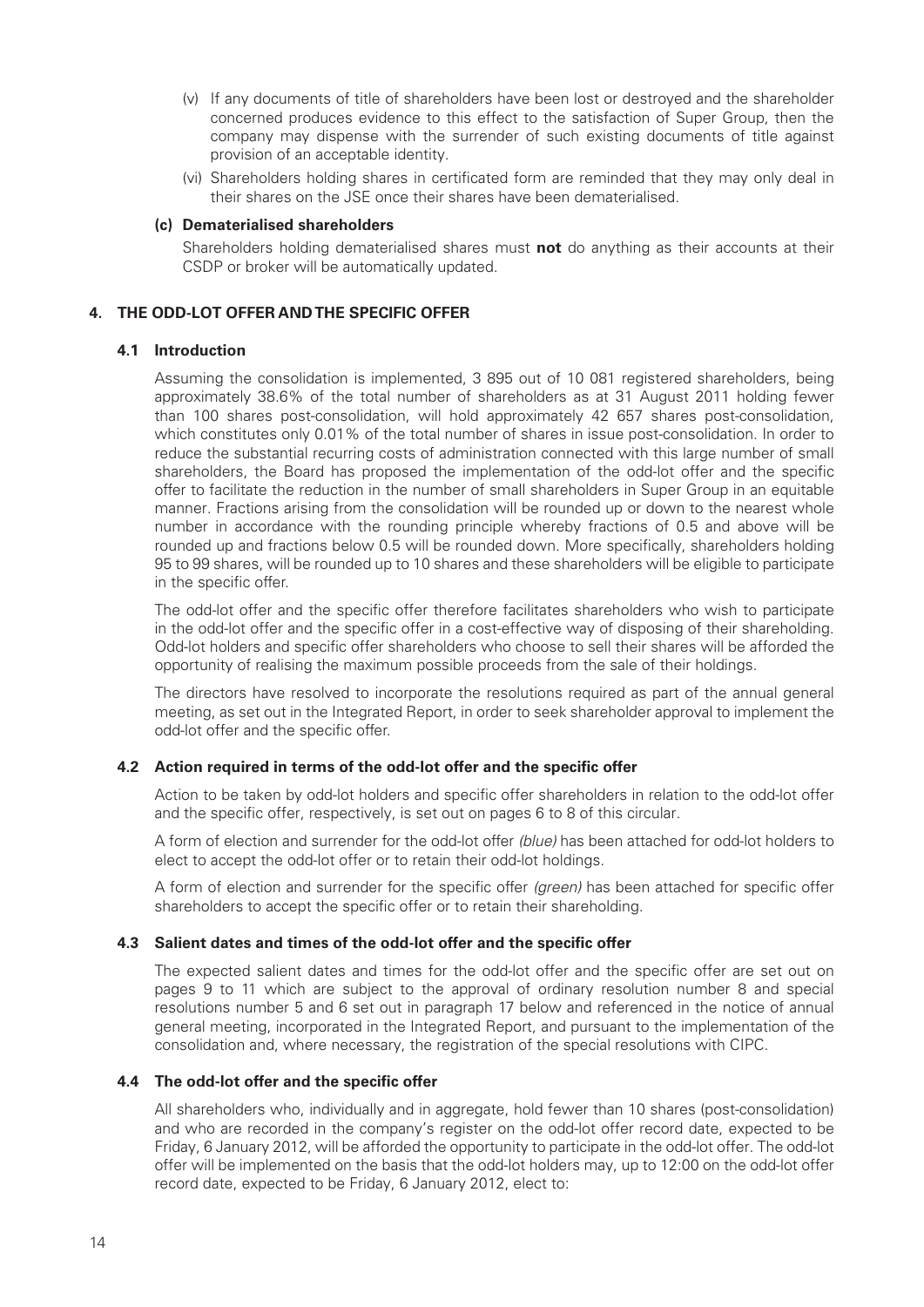- (a) sell their odd-lot holdings at the offer price; or
- (b) retain their odd-lot holdings.

#### **The odd-lot holdings of those odd-lot holders, who do not elect the cash alternative or the retention alternative, will be purchased by Super Group.**

Super Group has agreed to purchase the shares of those odd-lot holders who elect the cash alternative at the offer price.

Those odd-lot holders who do not make a choice to keep their shareholding, by completing the relevant block in the attached odd-lot offer form of election and surrender for the odd-lot offer (blue) and submitting it to the transfer secretaries by 12:00 on Friday, 6 January 2012, will automatically be regarded as having accepted the odd-lot offer at the offer price.

All shareholders who, individually and in aggregate, hold 10 or more shares but fewer than 100 shares (post-consolidation) on the odd-lot offer record date, expected to be Friday, 6 January 2012, will be afforded the opportunity to participate in the specific offer. The specific offer will be implemented on the basis that the specific offer shareholders may, up to 12:00 on the specific offer record date, expected to be Friday, 6 January 2012, elect to:

- (c) voluntarily sell their shareholding at the offer price; or
- (d) retain their shareholding.

Any repurchases by Super Group will be regarded as specific repurchases.

Super Group has agreed to purchase the shares of those specific offer shareholders who elect to voluntarily sell their shareholding at the offer price.

Those specific offer shareholders who do not make an election by completing the attached form of election and surrender for the specific offer (green) and submitting it to the transfer secretaries by 12:00 on the specific offer record date, expected to be Friday, 6 January 2012, will automatically be regarded as not having accepted the specific offer at the offer price.

### **4.4.1 Offer price**

The offer price has been determined by using the 5-day volume weighted average price of the shares traded on the JSE up to the close of business on the day prior to the odd-lot offer last day to trade, which is expected to be on Wednesday, 28 December 2011, plus a 5% premium. An announcement will be released on SENS and published in the South African press once the offer price has been finalised.

### **4.4.2 Conditions precedent**

The implementation of the odd-lot offer and the specific offer is subject to the fulfilment of the conditions precedent that ordinary resolution number 8 and special resolutions numbers 5 and 6 relating to the consolidation, the odd-lot offer and the specific offer, set out in paragraph 17 below and referenced in the notice of annual general meeting incorporated in the Integrated Report, which was posted together with this circular, are duly passed and the subsequent registration of the special resolutions by CIPC.

### **4.4.3 Odd-lot offer and specific offer record date**

Odd-lot holders and specific offer shareholders who are registered as such at the close of business on Friday, 6 January 2012 are entitled to participate in the odd-lot offer and the specific offer. Each shareholder should make a determination as to whether he will be regarded as an odd-lot holder and as a specific offer shareholder who is entitled to participate in the odd-lot offer and the specific offer. No further documentation will be sent to shareholders in this regard.

### **4.4.4 Odd-lot offer and specific offer last day to trade**

Shareholders are advised that the last day to trade in order to participate in the odd-lot offer and the specific offer is expected to be Thursday, 29 December 2011. Any odd-lot holder or specific offer shareholder who sells a portion of his shares or acquires additional shares on or before Thursday, 29 December 2011 and whose shareholding remains below 10 shares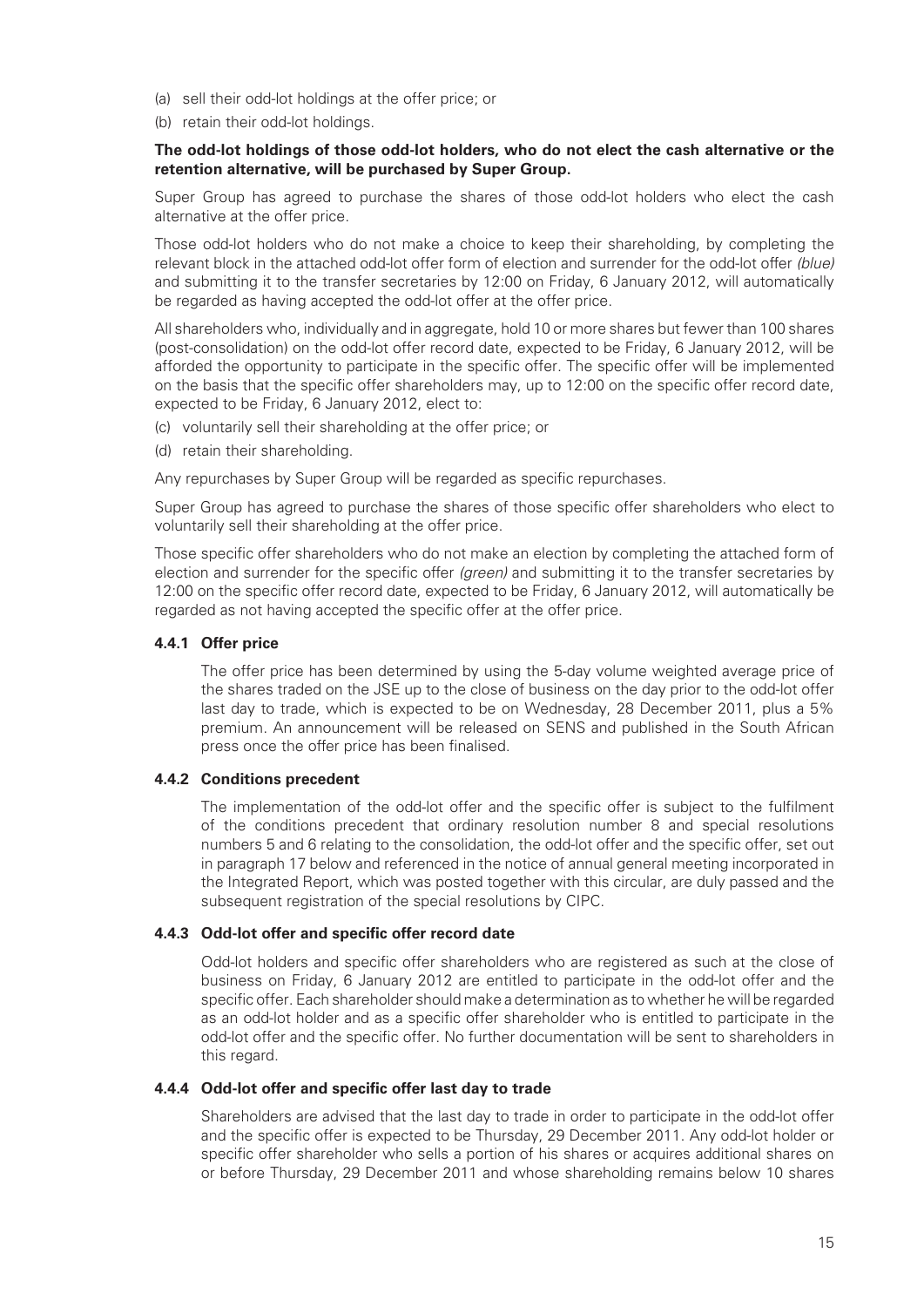(post-consolidation) in respect of an odd-lot holder, or 10 shares and above but below 100 shares (post-consolidation), in respect of a specific offer shareholder, after Thursday, 29 December 2011 will still be treated as an odd-lot holder or a specific offer shareholder, for purposes of the odd-lot offer or specific offer, as the case may be. If an odd-lot holder or specific offer shareholder acquires additional shares after Thursday, 29 December 2011, and the shareholding exceeds 9 shares, in respect of an odd-lot holder, or 100, in respect of a specific offer shareholder as a result of such acquisition, then the said odd-lot holder or specific offer shareholder, as the case may be, will become ineligible to participate in the odd-lot offer or the specific offer, respectively.

#### **4.4.5 Mechanism**

- **4.4.5.1** The date and time that the odd-lot offer and the specific offer will open for acceptance will be released on SENS following the registration of the special resolutions at CIPC and the provision of a certified copy of such proof of registration to the JSE and, subject to such proof of registration being delivered to the JSE by no later than Wednesday, 30 November 2011, the odd-lot offer and the specific offer will close at 12:00 on Friday, 6 January 2012. All shareholders who hold in aggregate less than 10 shares, post-consolidation, will be afforded the opportunity to participate in the odd-lot offer and all shareholders who hold in aggregate less than 100 shares but 10 or more shares will be afforded to the opportunity to participate in the specific offer. The election procedure is set out in paragraph 4.4.6 below.
- **4.4.5.2** Super Group will repurchase any odd-lot holdings and holdings from specific offer shareholders at the offer price, in terms of section 48 of the Act and subject to the relevant provisions of the Listings Requirements. Any such repurchase will be regarded as an acquisition of shares in terms of the Act and as a specific repurchase of securities in terms of the Listings Requirements. Shareholders will be asked to grant approval for the potential repurchase of a maximum of 42 657 shares (postconsolidation) at the offer price, equating to approximately 0.01% of the issued share capital prior to any repurchase, in terms of special resolution number 6, which is set out in paragraph 17 below and referenced in the notice of annual general meeting incorporated in the Integrated Report, posted together with this circular.

#### **4.4.6 Election procedure**

- **4.4.6.1** All shareholders who hold, individually, in aggregate fewer than 10 shares on Friday, 6 January 2012, the expected odd-lot offer record date, may elect to:
	- 4.4.6.1.1 sell their odd-lot holdings; or
	- 4.4.6.1.2 retain their odd-lot holdings.

#### **4.4.6.2 The shares of odd-lot holders who do not make an election will be purchased by Super Group.**

- **4.4.6.3** All shareholders who hold, individually, in aggregate 10 or more shares but less than 100 shares on Friday, 6 January 2012, the expected specific offer record date, may elect to:
	- 4.4.6.3.1 voluntarily sell their holdings; or
	- 4.4.6.3.2 retain their holdings.
- **4.4.6.4** Those specific offer shareholders who do not make an election will automatically be regarded as not having accepted the specific offer.
- **4.4.6.5** The election by an odd-lot holder or a specific offer shareholder is irrevocable and may not be withdrawn once exercised.
- **4.4.6.6** Certificated shareholders should complete the attached form of election and surrender for the odd-lot offer (blue), in respect of odd-lot holders, and the attached form of election and surrender for the specific offer (green), in respect of specific offer shareholders, in accordance with the instructions contained therein and return it to the transfer secretaries, to be received by 12:00 on the odd-lot offer record date and the specific offer record date expected to be on Friday, 6 January 2012. Where a certificated odd-lot holder accepts the odd-lot offer, the form of election and surrender for the odd-lot offer (blue) must be accompanied by the relevant documents of title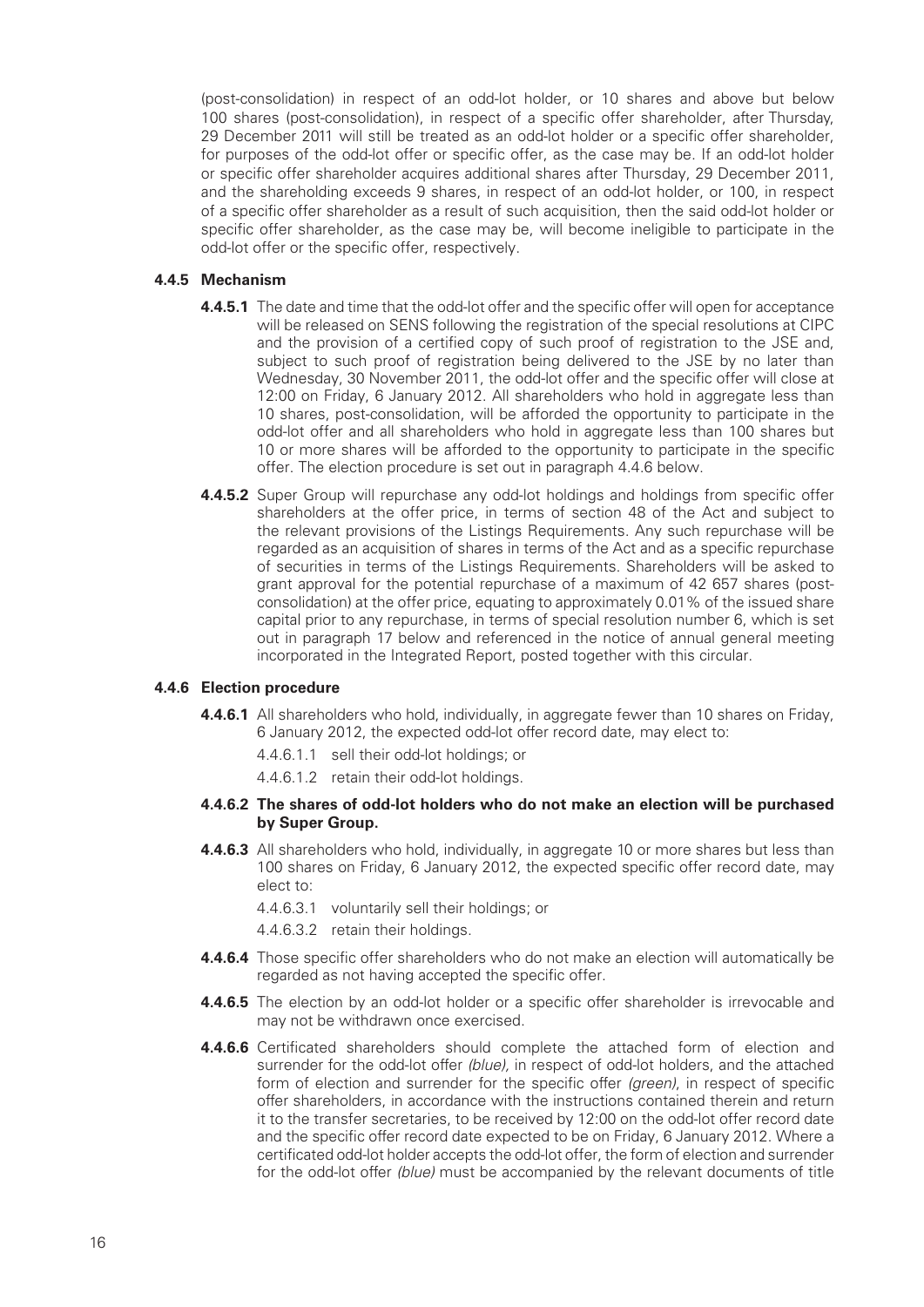in respect of the odd-lot holder's entire shareholding. Certificated shareholders who elect to retain their odd-lot holdings do not need to surrender their documents of title for the odd-lot offer, but do need to surrender them for the consolidation. The odd-lot offer proceeds due to those odd-lot holders who do not make an election and whose shares are purchased by Super Group, in terms of paragraph 4.4.6.2 above, will be held in trust on behalf of the odd-lot holder concerned pending surrender of the relevant documents of title.

- **4.4.6.7** Dematerialised shareholders should instruct their CSDP or broker as to what action they wish to take in the time and manner stipulated in the agreement entered into between the shareholder and the CSDP or broker. Shareholders who have dematerialised their shares must **NOT** return the form of election and surrender for the odd-lot offer (blue) and the form of election and surrender for the specific offer (*areen*) to the transfer secretaries.
- **4.4.6.8** Nominee companies will be treated as a single shareholder, but should a nominee company elect to dispose of odd-lot holdings, or holdings by specific offer shareholders on behalf of principals whose shareholdings constitute odd-lot holdings, or holdings by specific offer shareholders, it may do so by applying before 12:00 on the oddlot offer and specific offer record date, expected to be Friday, 6 January 2012, in writing to the transfer secretaries, giving details of the shareholders and number of shares involved.
- **4.4.6.9** In respect of certificated shareholders, cheques in respect of the sale of odd-lot holdings and holdings by specific offer shareholders will be posted no earlier than Monday, 9 January 2012, by ordinary post, to the respective odd-lot holders and specific offer shareholders at the risk of such holders.
- **4.4.6.10** In respect of dematerialised shareholders, their accounts held at their CSDP or broker will be credited with the cash amount on the business day following the odd-lot offer and specific offer record date, expected to be Monday, 9 January 2012.
- **4.4.6.11** No interest will be paid on cheques not deposited or amounts held in trust, pending the surrender of documents of title of those odd-lot holders and specific offer shareholders who have not dematerialised their shares.

### **4.4.7 Surrender procedure**

- **4.4.7.1** Shareholders who have dematerialised their shares do not hold share certificates and consequently there is no surrender procedure applicable to them.
- **4.4.7.2** Any movement as a result of the implementation of the odd-lot offer or the specific offer in the number of shares held by odd-lot holders or specific offer shareholders who have dematerialised their shares will automatically be recorded in the relevant account of the odd-lot holder or specific offer shareholder with the CSDP or broker selected by that odd-lot holder or specific offer shareholder.
- **4.4.7.3** Subject to the implementation of the odd-lot offer and the specific offer, it will be necessary for odd-lot holders and specific offer shareholders to submit all existing documents of title of odd-lot holders and specific offer shareholders, save for those shareholders who elect to retain their holdings.
- **4.4.7.4** In respect of those shareholders who accept the odd-lot offer or the specific offer or whose shares are purchased by Super Group, in terms of paragraph 4.4.6.2, all documents of title received by the transfer secretaries by 12:00 on the odd-lot offer and specific offer record date, expected to be Friday, 6 January 2012 will be processed and cheques will be despatched by ordinary post, on or about the business day immediately following the odd-lot offer and specific offer record date, expected to be Monday, 9 January 2012, at the risk of the odd-lot holders and the specific offer shareholders concerned. All documents of title received thereafter will be processed and cheques will be despatched within five business days of receipt of the existing documents of title.
- **4.4.7.5** Documents of title received and any monies payable will be held in trust by the transfer secretaries pending the passing of the necessary ordinary and special resolutions at the annual general meeting, the registration of those special resolutions required to be registered by CIPC and the delivery of the proof of such registration to the JSE.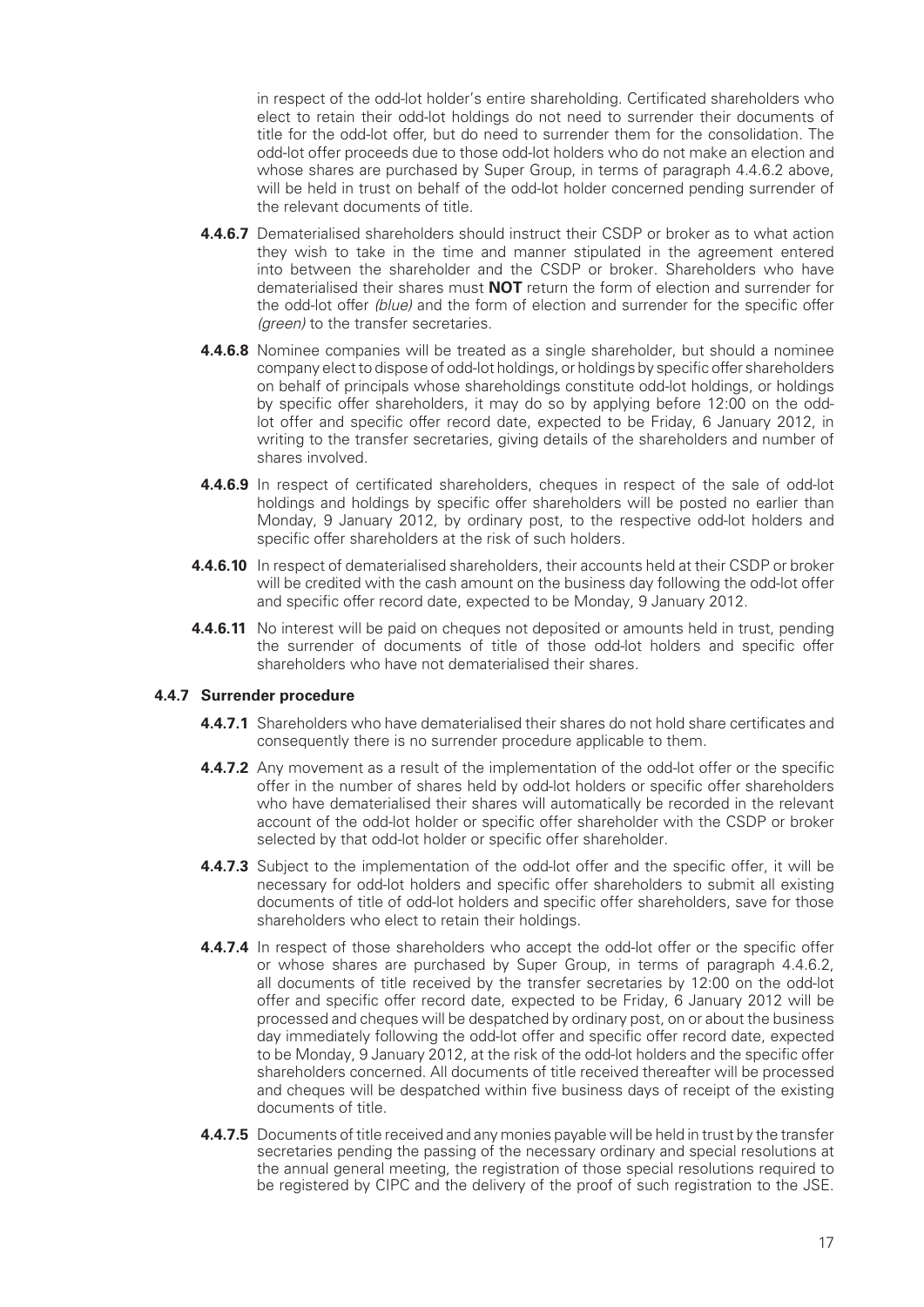In the event of the odd-lot offer and the specific offer not being implemented for any reason whatsoever, the transfer secretaries will, within five business days of the date upon which it becomes known that the odd-lot offer and the specific offer will not be implemented, return the documents of title and, if applicable, monies paid, to the odd-lot holders and the specific offer shareholders concerned by ordinary post at the risk of such odd-lot holders and specific offer shareholders. No interest will be paid on any cash so held in trust.

**4.4.7.6** If any documents of title of odd-lot holders and specific offer shareholders who have not dematerialised their shares have been lost or destroyed and the odd-lot holder or specific offer shareholders concerned produces evidence to this effect to the satisfaction of Super Group, then Super Group may dispense with the surrender of such existing documents of title against provision of an acceptable indemnity.

#### **4.4.8 Effect on Super Group's share capital**

The repurchase of shares as a result of the odd-lot offer and the specific offer will have no material effect on Super Group's share capital. The odd-lot offer and the specific offer will result in the potential repurchase of a maximum of 42 657 shares (post-consolidation), which represents approximately 0.01% of the issued share capital prior to any repurchase. The repurchased shares will be cancelled, delisted and restored to the status of authorised shares.

### **4.4.9 Financial effects**

The repurchase of shares as a result of the odd-lot offer and the specific offer will not have a material effect on Super Group's projected earnings and headline earnings per share or on the net asset value and net tangible asset value per share. The financial effect is expected to be less than 1% in all respects which is based on a potential repurchase of a maximum of 42 657 shares at R8.82 per share (assuming a post-consolidation offer price of R8.82 which is calculated on a 5-day weighted average price for the period ended 11 October 2011 of R0.84 per share pre-consolidation, plus a 5% premium).

#### **4.4.10 Confi rmation of fi nancial resources**

Super Group's existing cash resources will be utilised to satisfy any requirements arising out of the odd-lot offer and the specific offer.

#### **4.4.11 Directors' statement**

Having considered the specific repurchase of shares as a result of the odd-lot offer and the specific offer and as required in terms of section 4 of the Act, the directors state that, for a period of 12 months after having considered the solvency and liquidity test:

- **4.4.11.1** it appears that the company will be able to pay its debts as they become due in the ordinary course of business ;
- **4.4.11.2** the assets of the company, as fairly valued, equal or exceed the liabilities of the company, as fairly valued; and
- **4.4.11.3** the financial information considered concerning the company was based on the records that satisfy the requirements of section 28 of the Act and the financial statements satisfy the requirements of section 29 of the Act.

The Board has passed a resolution to authorise the specific repurchase as a result of the oddlot offer and the specific offer, that the company passed the solvency and liquidity test, and that since the test was done there have been no material changes to the financial position of the company and the Group.

### **4.4.12 Non-resident shareholders**

The making of the odd-lot offer and the specific offer in, or to shareholders resident in jurisdictions outside South Africa, or to persons who are, or are nominees of or trustees for, citizens, residents or nationals of other countries, may be affected by laws of the relevant country in which they reside. Such persons must acquaint themselves with and observe any applicable legal requirements. The odd-lot offer and specific offer are not made and are not offers in any jurisdiction in which it is illegal to make such offers. It is the responsibility of any such person wishing to accept the odd-lot offer or the specific offer to satisfy himself as to the full observance of the laws of the relevant jurisdiction in connection therewith, including obtaining any governmental or other consent which may be required or the compliance with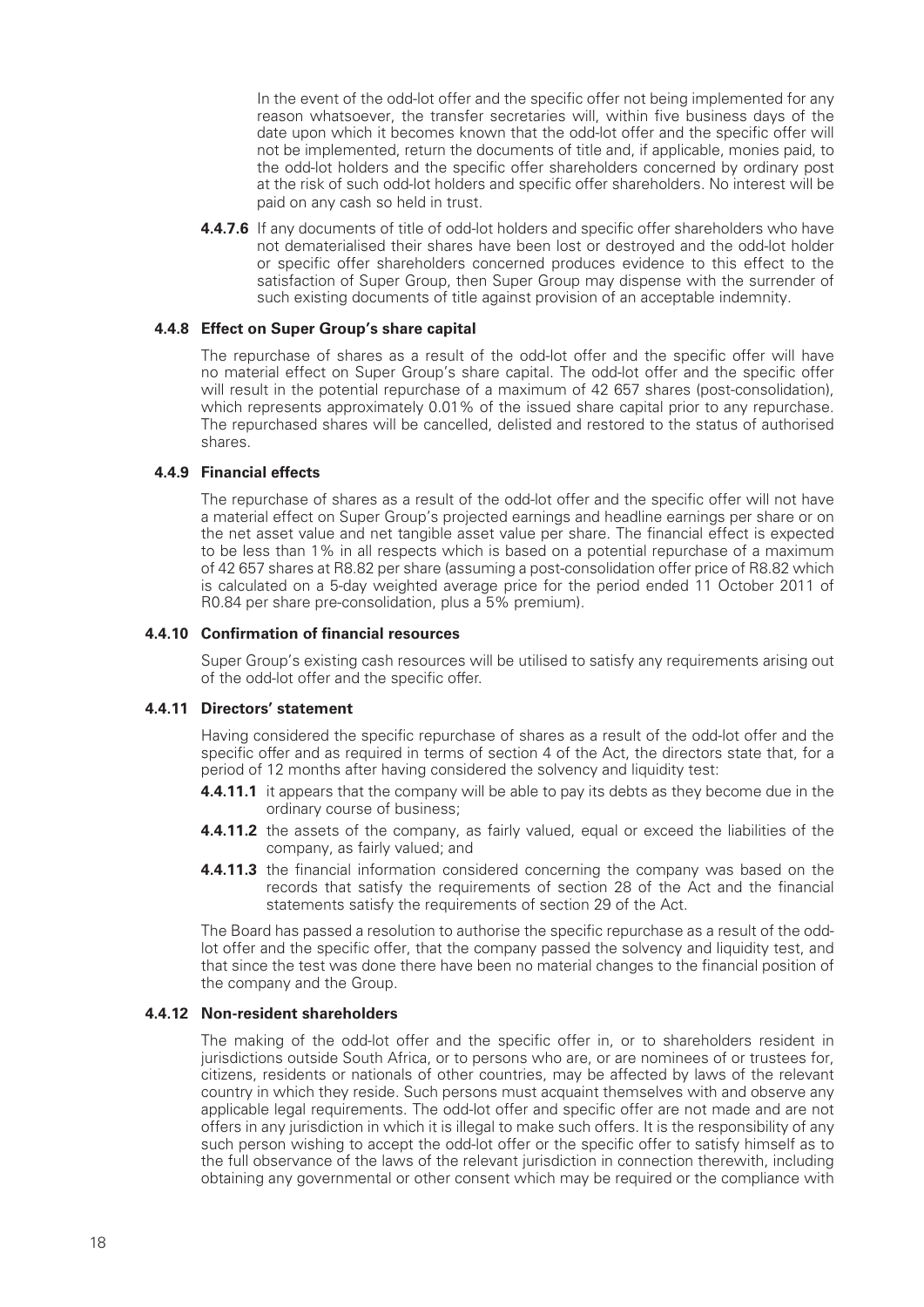other necessary formalities and the payment of any issue, transfer or other taxes due in such jurisdiction. Any such shareholder will be responsible for any such issue, transfer or other taxes outside South Africa by whomsoever payable.

### **4.4.13 Exchange Control Regulations**

The following is a summary of the South African Exchange Control Regulations. If in doubt, shareholders should consult their professional advisers without delay.

#### *4.4.13.1 Emigrants from the common monetary area*

A "non-resident" endorsement will be stamped on every new share certificate or share statement issued to a shareholder who is an emigrant from the common monetary area. As may be applicable, a cheque in respect of cash arising from the sale of odd-lot holdings or the holdings from a specific offer shareholder or a new share certificate or share statement will be forwarded to the authorised dealer in foreign exchange in South Africa controlling the shareholder's blocked assets.

The attached form of election and surrender for the odd-lot offer (blue) and form of election and surrender for the specific offer (green) makes provision for details of the authorised dealer concerned to be given.

If the information regarding the authorised dealer is not given, the certificates or share statement and any cash will be held in trust for the odd-lot holders or the specific offer shareholders concerned pending receipt of the necessary information or instructions. No interest will be paid on any cash so held in trust.

#### *4.4.13.2 All other non-residents of the common monetary area*

A "non-resident" endorsement will be stamped on every new share certificate or share statement issued by the transfer secretaries to a shareholder whose registered address is outside the common monetary area. The new share certificate or share statement and, where applicable, a cheque in respect of cash arising from the sale of odd-lot holdings or the holdings of a specific offer shareholder will be forwarded to the shareholder's authorised dealer in South Africa, the share certificate or share statement and, where applicable, a cheque, will be posted, at the risk of such shareholder, to the address of such shareholder in the share register on the record date.

The attached form of election and surrender for the odd-lot offer *(blue)* and form of election and surrender for the specific offer (green) makes provision for details of the authorised dealer concerned to be given. All CSDP's and brokers with whom shares have been dematerialised should note that they are required to comply with the South African Exchange Control Regulations set out above.

#### **4.4.14 Memorandum of Incorporation**

It will be proposed at the company's annual general meeting that Clause 62 of the company's MOI be amended to allow the directors to make an odd-lot offer.

### **5. SHARE CAPITAL**

In order to restructure the share capital of the company, it is intended that the authorised and issued share capital of Super Group be consolidated on the basis of 1 share for every 10 shares held. The authorised and issued share capital, before and after the consolidation, the odd-lot offer and the specific offer, is shown below:

| Before the consolidation, odd-lot offer and specific offer | <b>R'000</b> |  |
|------------------------------------------------------------|--------------|--|
| <b>Authorised</b>                                          |              |  |
| 3490854343 shares of 10 cents each                         | 349 085      |  |
| 54 857 377 redeemable preference shares of 10 cents each   | 5486         |  |
|                                                            | 354 571      |  |
| <i><b>Issued</b></i>                                       |              |  |
| 3 273 096 984 <sup>(1)</sup> shares of 10 cents each       | 327 310      |  |
| Share premium                                              | 1893091      |  |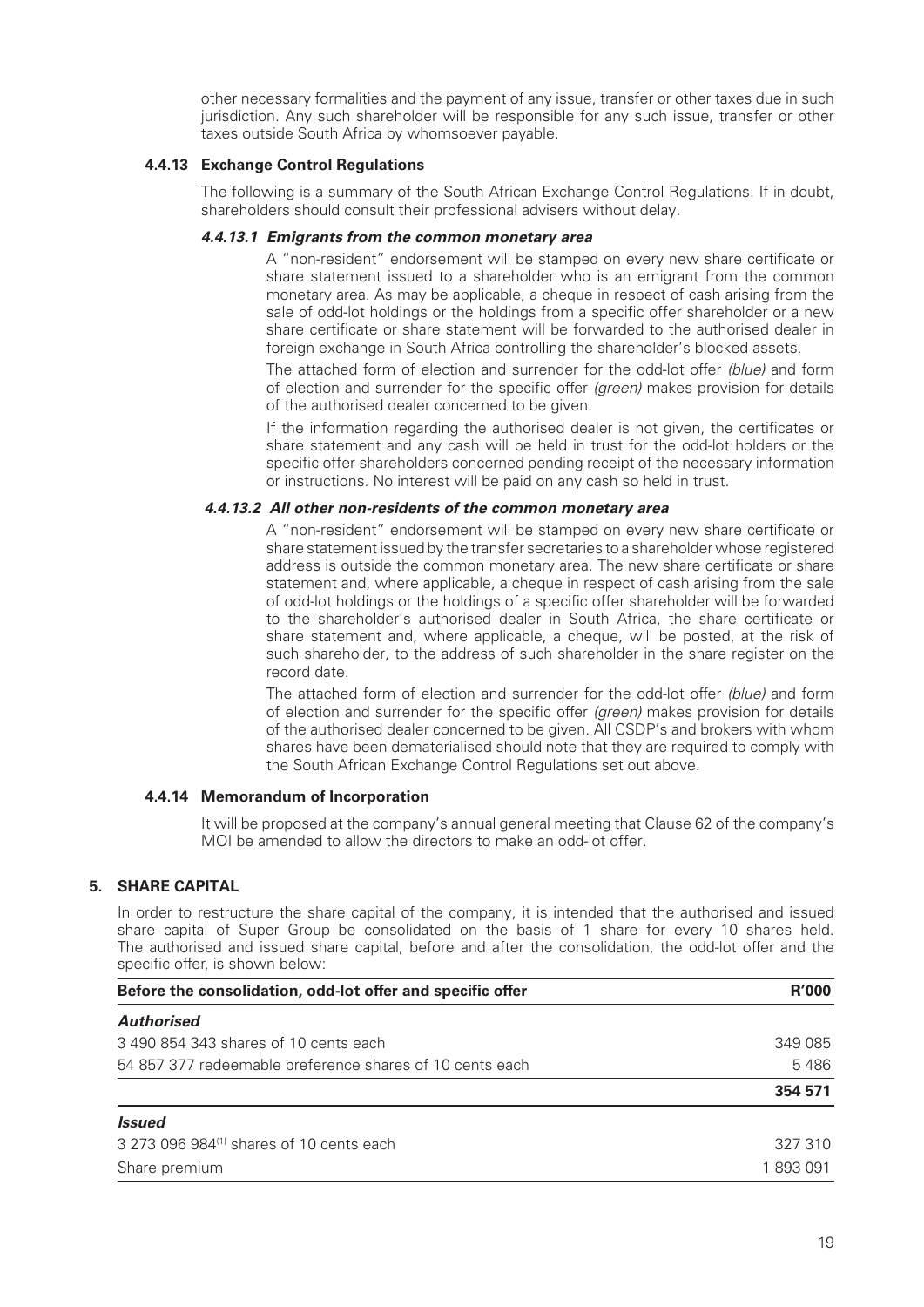| After the consolidation, odd-lot offer and specific offer | <b>R'000</b> |  |
|-----------------------------------------------------------|--------------|--|
| <b>Authorised</b>                                         |              |  |
| 349 085 434 <sup>(2)</sup> shares of 100 cents each       | 349 085      |  |
| 54 857 377 redeemable preference shares of 10 cents each  | 5486         |  |
|                                                           | 354 571      |  |
| <i><b>Issued</b></i>                                      |              |  |
| 327 267 041 <sup>(2)</sup> shares of 100 cents each       | 327 267      |  |
| Share premium                                             | 1891879      |  |

(1) Inclusive of 215 829 459 treasury shares of which 178 088 037 shares are held by share incentive schemes.

 $(2)$  Assumes a maximum repurchase of 42 657 shares as a result of the odd-lot offer and specific offer.

2 727 580 820 shares were issued in terms of the company's rights offer in November 2009.

The JSE has granted approval for the amendment of Super Group's listing and the effective date for the alteration to the share capital is expected to be Friday, 9 December 2011.

| <b>Name and designation</b> | Age | <b>Business address</b>                                                     | <b>Occupation</b>                              |
|-----------------------------|-----|-----------------------------------------------------------------------------|------------------------------------------------|
| Phillip Vallet (Chairman)*  | 65  | 11 Bierman Avenue<br>Rosebank<br>2196                                       | Lawyer                                         |
| Peter Mountford (CEO)       | 53  | 27 Impala Road<br>Chislehurston<br>Sandton<br>2196                          | <b>Chartered Accountant</b>                    |
| Colin Brown (CFO)           | 42  | 27 Impala Road<br>Chislehurston<br>Sandton<br>2196                          | <b>Chartered Accountant</b>                    |
| John Newbury*#              | 69  | <b>PO Box 911</b><br>Northlands<br>2116                                     | Non-Executive Director of<br>various companies |
| David Rose*#                | 69  | Postnet Suite 153<br>Private Bag X1<br>Melrose Arch<br>Johannesburg<br>2075 | Non-Executive Director of<br>various companies |
| Valentine Chitalu*#+        | 47  | PO Box 32000<br>Lusaka<br>Zambia<br>0000                                    | Non-Executive Director of<br>various companies |
| Neill Davies*#              | 75  | <b>PO Box 891</b><br>Northlands<br>2116                                     | Non-Executive Director of<br>various companies |
| Enos Banda*#                | 46  | 86 Fourth Road<br>Hyde Park<br>2196                                         | Non-Executive Director of<br>various companies |

#### **6. INFORMATION ON DIRECTORS**

\* Non-executive Director

# Independent

+ Zambian

The curriculum vitae of the directors are set out pages 12 and 13 in the Integrated Report, which was posted together with this circular.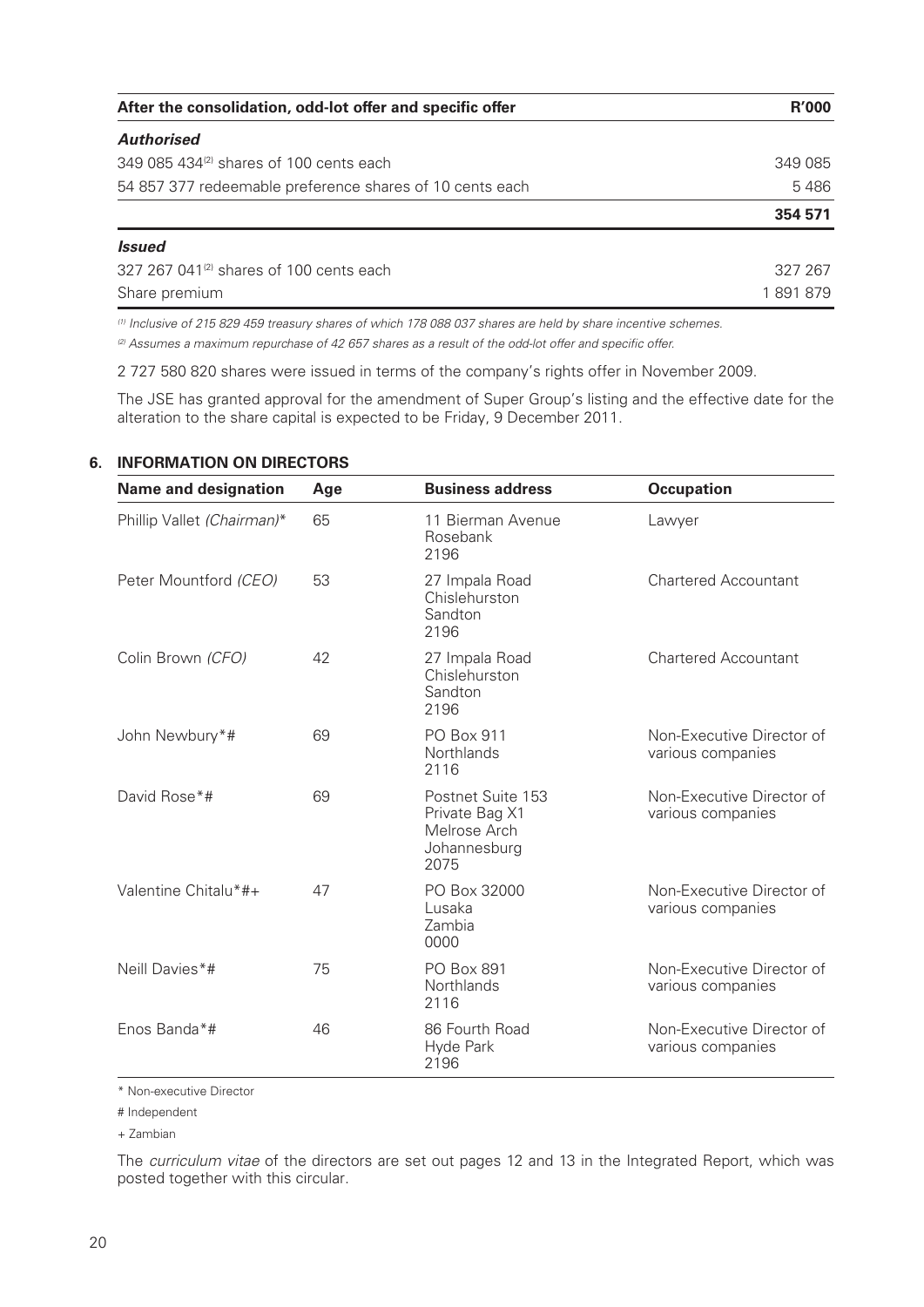### **7. DIRECTORS' SHAREHOLDING**

The aggregate beneficial holdings at 30 June 2011, held by the directors of the company (including directors who resigned during the past 18 months) and their associates, in the issued shares of the company are detailed below:

|                      | <b>Direct</b>            | <b>Indirect</b> | <b>Total</b> | Total % |
|----------------------|--------------------------|-----------------|--------------|---------|
| <b>Non-executive</b> |                          |                 |              |         |
| J Newbury            | $\overline{\phantom{m}}$ | 1 660 000       | 1 660 000    | 0.05    |
| N Davies             | $\overline{\phantom{m}}$ | 3 500 000       | 3 500 000    | 0.11    |
|                      | $\overline{\phantom{m}}$ | 5 160 000       | 5 160 000    | 0.16    |

The interests of the directors have changed from the financial year ended 30 June 2011, to the date of this circular.

### **8. MAJOR SHAREHOLDERS**

Insofar as is known to the directors of Super Group, as at 30 June 2011, the shareholders, directly or indirectly, beneficially interested in 5% or more of the shares in the issued share capital of Super Group, are as set out in the table below:

|                                   | <b>Number of shares</b> | % Holding |
|-----------------------------------|-------------------------|-----------|
| Allan Gray                        | 313 196 762             | 9.57      |
| Government Employees Pension Fund | 236 620 543             | 7.23      |
| Sanlam Group                      | 206 583 746             | 6.31      |
|                                   | 756 401 051             | 23.11     |

### **9. MATERIAL CHANGES**

The directors report that there have been no material changes in the financial or trading position of the company or the Group between the year ended 30 June 2011 and the last practicable date.

### **10. SHARE PRICE HISTORY**

The price history of the shares on the JSE is summarised in Annexure 2 to this circular.

### **11. LITIGATION STATEMENT**

Super Group is not involved in any material legal or arbitration proceedings or legal actions, nor are the directors aware of any proceedings that are pending or threatened, that may have, or have had, in the 12-month period preceding the date of this circular, a material effect on the Group's financial position.

### **12. WORKING CAPITAL STATEMENT**

The Board has considered the possible effects of the specific repurchase as a result of the odd-lot offer and the specific offer by Super Group in terms of the odd-lot offer and specific offer, and is of the opinion that for a period of 12 months following the date of this circular:

**12.1** the company and the Group will be able, in the ordinary course of business, to pay its debts;

- **12.2** the assets of the company and the Group, recognised and measured in accordance with the accounting policies used in the latest audited consolidated annual financial statements of the company and the Group, will exceed the liabilities of the company and the Group;
- **12.3** the ordinary share capital and reserves of the company and the Group will be sufficient for ordinary business purposes; and
- **12.4** the working capital of the company and the Group will be sufficient for ordinary business purposes.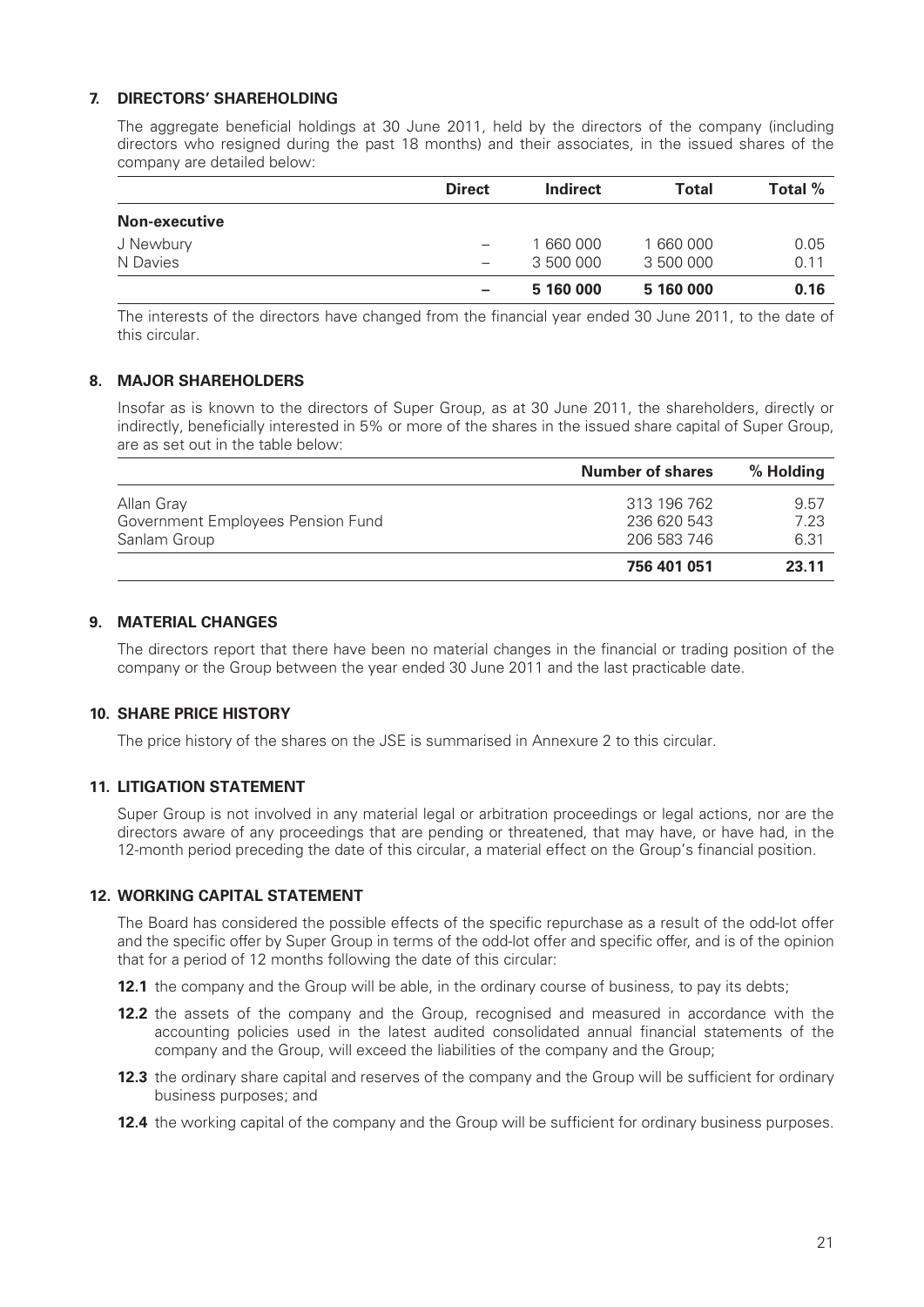The Board has passed a resolution to authorise the specific repurchase as a result of the odd-lot offer and the specific offer, that the company passed the solvency and liquidity test, and that since the test was done there have been no material changes to the financial position of the company and the Group.

### **13. DIRECTORS' RESPONSIBILITY STATEMENT**

The directors, whose names are given on page 1 of this circular, individually and collectively, accept full responsibility for the accuracy of the information given and certify that, to the best of their knowledge and belief, there are no facts that have been omitted which would make any statement in this circular false or misleading and that all reasonable enquiries to ascertain such facts have been made. This circular, together with the information relating to this circular contained in the Integrated Report, contains all information required by law and the Listings Requirements.

### **14. ADVISERS' CONSENTS**

The sponsor, corporate law adviser and the transfer secretaries have all consented, in writing, to act in the capacities stated and to their names being used in this circular and have not withdrawn their consents prior to the publication of this circular.

### **1 5. EXPENSES**

The approximate expenses, excluding VAT, relating to the consolidation, the odd-lot offer and the specific offer are detailed below and relate, inter alia, to:

|                                                |                                                 | <b>R'000</b> |
|------------------------------------------------|-------------------------------------------------|--------------|
| Computershare Investor Services                | Transfer secretaries                            | 134          |
| Deutsche Securities (SA) (Proprietary) Limited | Sponsor                                         | 350          |
| <b>Fluxmans Attorneys</b>                      | Corporate law advisors                          | 25           |
| Ince (Proprietary) Limited                     | Printing, publication and distribution expenses | 330          |
| <b>JSE Limited</b>                             | JSE documentation inspection fees               | 15           |
| Keyter Rech Investor Solutions CC              | Investor relations                              | 24           |
| <b>Total</b>                                   |                                                 | 878          |

### **16. ANNUAL GENERAL MEETING**

The annual general meeting of members of Super Group, in respect of the year ended 30 June 2011 and for the purpose of, *inter alia*, obtaining the necessary approvals required to give effect to the consolidation, the odd-lot offer and the specific offer, will be held at the registered office of the company, 27 Impala Road, Chislehurston, Sandton, on Friday, 25 November 2011 at 09:00.

Shareholders or their proxies may participate in the meeting by way of a teleconference call and, if they wish to do so:

- must contact the Group Company Secretary (by email at the address nigel.redford@supergrp.com) by no later than 09:00 on Wednesday, 23 November 2011 in order to obtain a pin number and dial-in details for such conference call;
- will be required to provide reasonably satisfactory identification; and
- will be billed separately by their own telephone service providers for their telephone call to participate in the annual general meeting.

At the annual general meeting, shareholders will be asked to consider and approve, inter alia:

- an ordinary resolution authorising the directors to make and implement an odd-lot offer and a specific offer to shareholders;
- a special resolution authorising the consolidation of the authorised and issued share capital of Super Group on a 1-for-10 basis; and
- a special resolution authorising the specific repurchase by Super Group of the shares to be acquired in terms of the odd-lot offer and the specific offer at the offer price.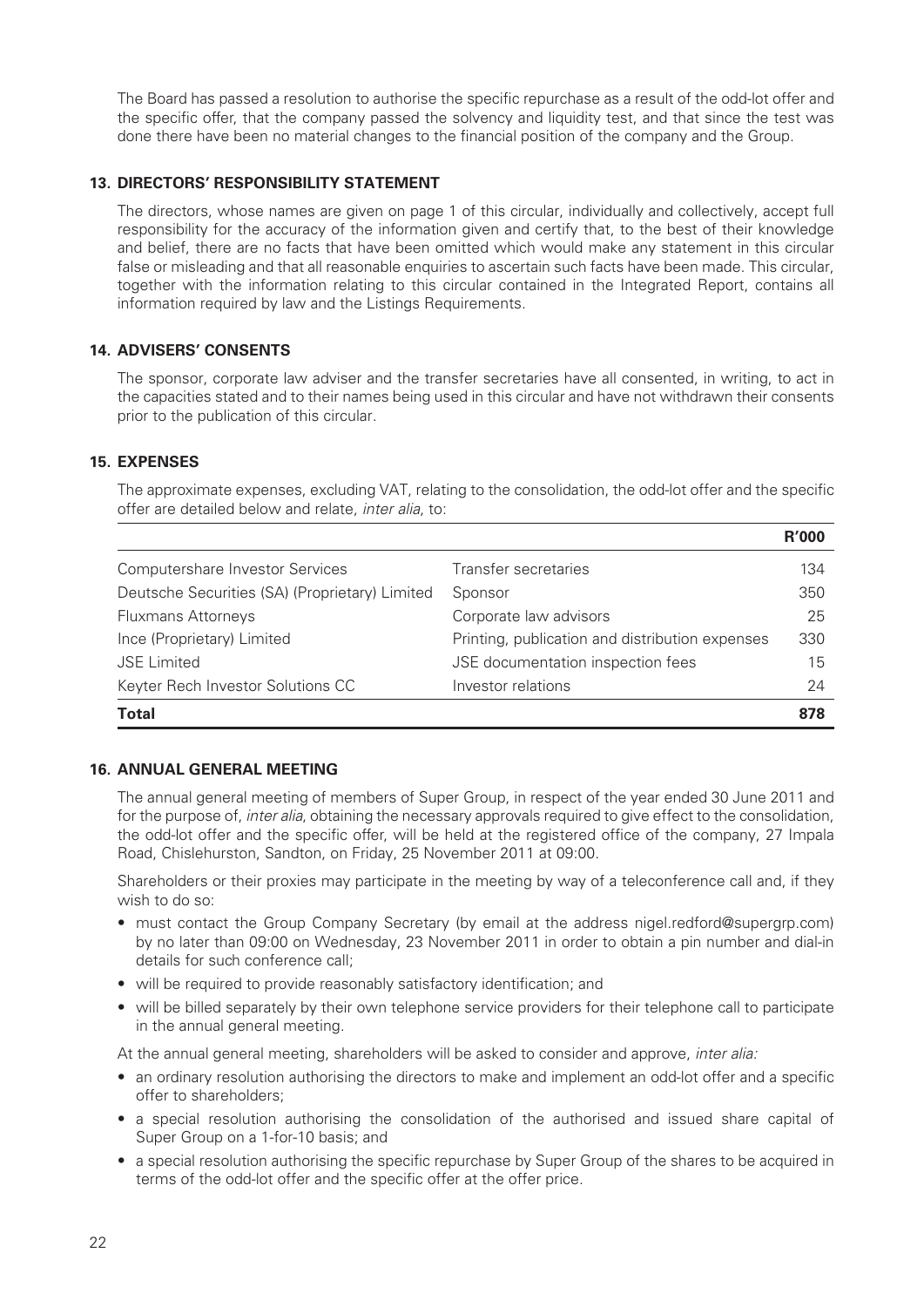The last day to trade and the record date which an individual must be registered as a shareholder in the company's register for purposes of being entitled to attend and vote at the meeting is Friday, 11 November 2011 and Friday, 18 November 2011, respectively.

**If you are a registered shareholder** as at the voting record date, you may attend the meeting in person. Alternatively, you may appoint a proxy (who need not be a shareholder of the company) to represent you at the meeting. Any appointment of a proxy may be affected by using the form of proxy , incorporated in the Integrated Report, and, in order for the proxy to be effective and valid, must be completed and delivered in accordance with the instructions contained in the form of proxy .

#### **If you are a beneficial shareholder and not a registered shareholder** as at the voting record date:

- and wish to attend the meeting, you must obtain the necessary letter of representation to represent the registered shareholder of your shares from your CSDP or broker:
- and do not wish to attend the meeting but would like your vote to be recorded at the meeting, you should contact the registered shareholder of your shares through your CSDP or broker and furnish them with your voting instructions,
- you must **not** complete the form of proxy .

All participants at the meeting will be required to provide identification reasonably satisfactory to the chairman of the meeting.

### 17. RESOLUTIONS PERTAINING TO THE ODD-LOT OFFER, THE SPECIFIC OFFER AND THE **CONSOLIDATION**

#### **Ordinary Resolution Number 8 – Implementation of an odd-lot offer**

"RESOLVED THAT, subject to the passing of special resolution number 5 and special resolution number 6, the directors are hereby authorised to:

• make and implement an odd-lot offer to shareholders holding less than 10 shares in the company (post-consolidation) at the close of business on the odd-lot offer record date which is expected to be Friday, 6 January 2012, at the offer price , according to the terms and conditions of the odd-lot offer contained in the circular to shareholders, dated 28 October 2011, which has been approved by the JSE and is tabled at the annual general meeting. "

Subject to shareholder approval, Clause 62 of the company's Memorandum of Incorporation will be amended to allow the company to make an odd-lot offer.

In terms of the Listings Requirements, 75% (seventy-five percent) of the votes cast by shareholders present or represented by proxy at the annual general meeting must be cast in favour of this ordinary resolution for it to be approved.

### **Reason for and effect**

The reason and effect of ordinary resolution number 8 is to make and implement an odd-lot offer to shareholders holding less than 10 shares (post-consolidation) on the odd-lot offer record date.

### **Special Resolution Number 5 – Consolidation of authorised and issued share capital of the company**

"RESOLVED THAT the company's authorised ordinary share capital be consolidated on the basis of 1-for-10 shares held, from an authorised ordinary share capital of 3 490 854 343 ordinary shares of R0.10 each to 349 085 434 ordinary shares of R1.00 each. The issued ordinary share capital of 3 273 096 984 ordinary shares of R0.10 each to be consolidated to 327 309 698 ordinary shares of R1.00 each. Clause 10.1 of the company's Memorandum of Incorporation makes provision for the consolidation of shares."

### **Reason for and effect**

The reason and effect of special resolution number 5 is to consolidate the existing authorised and issued share capital to enable Super Group to restructure the share capital of the company and reposition the Group going forward in order to attract new investment and improve tradability of the shares.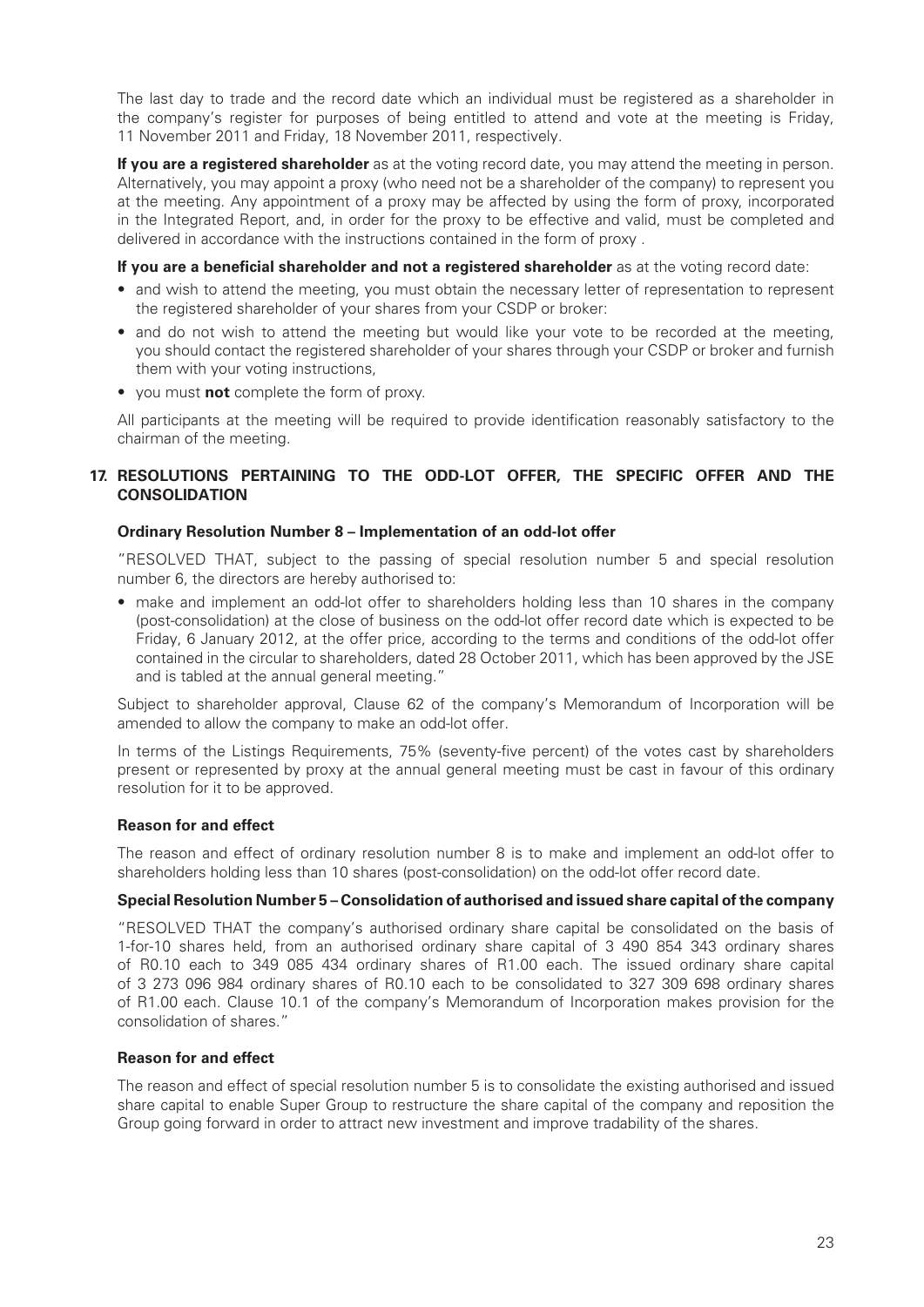### Special Resolution Number 6 - Repurchase of shares from odd-lot holders and specific offer **shareholders**

"RESOLVED THAT, subject to the passing of special resolution number 5, the company be and is hereby authorised, as a specific approval in terms of section 48 of the Act and in terms of the Listings Requirements, to repurchase at the offer price :

- (i) the shares of odd-lot holders who elect, pursuant to the odd-lot offer to sell their odd-lot holdings to the company and those shares of odd-lot holders who donot make an election; and
- (ii) the shares of specific offer shareholders who elect, pursuant to the specific offer to voluntarily sell their holdings to the company,

the details of which are contained in the circular to shareholders, dated 28 October 2011, which shares will be cancelled, delisted and restored to the status of authorised shares."

#### **Reason for and effect**

The reason and effect of special resolution number 6 is to authorise the company to make the repurchase of shares in terms of the odd-lot offer and the specific offer, contained in the circular to shareholders, dated 28 October 2011.

### **18. DOCUMENT AVAILABLE FOR INSPECTION**

A signed copy of this circular will be available for inspection by shareholders at the registered office of the company, during normal business hours from Friday, 28 October 2011 up to and including Friday, 25 November 2011 .

By order of the Board

#### **Colin Brown**

Chief financial officer

Sandton 28 October 2011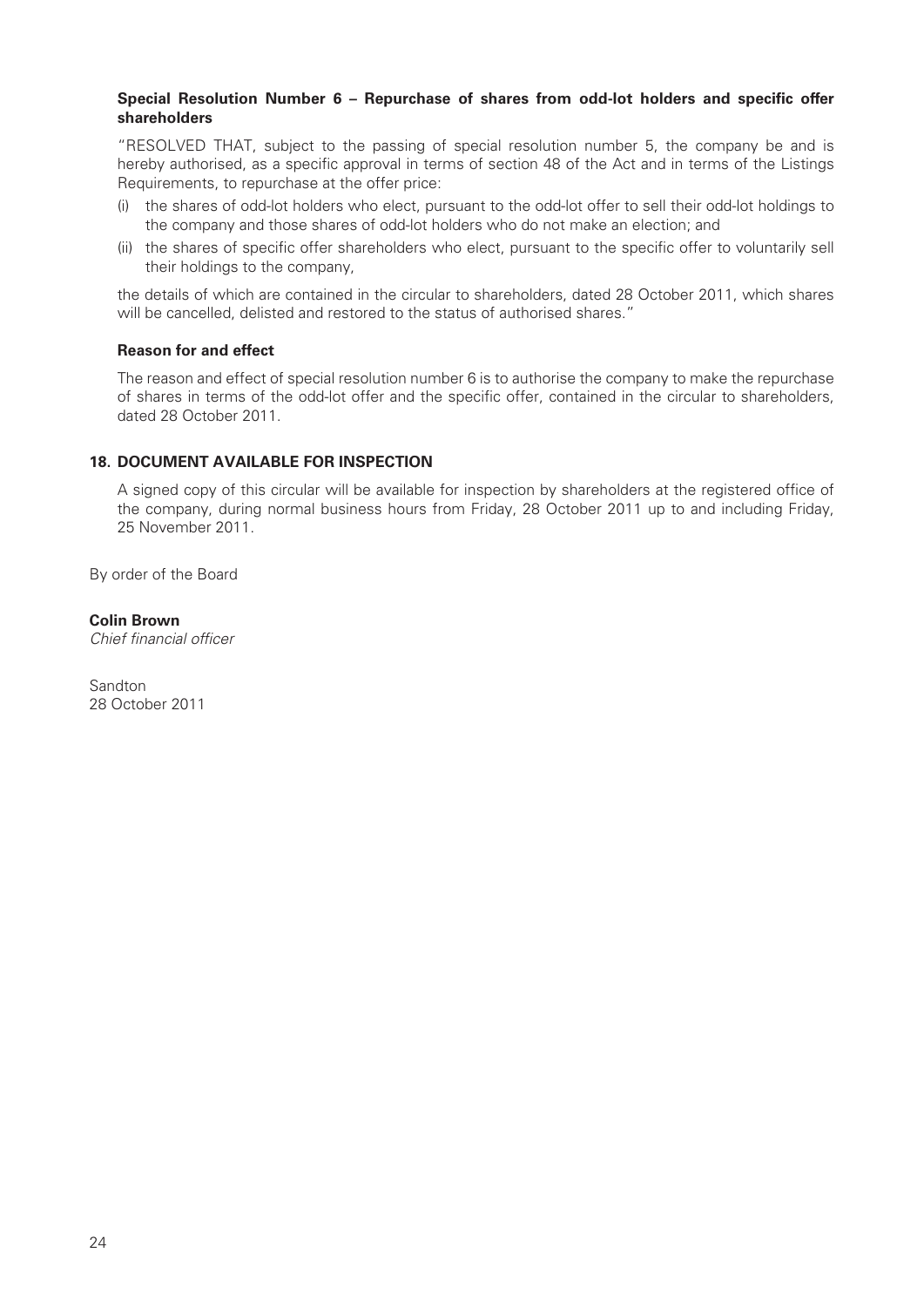## **TABLE OF ENTITLEMENT**

Fractions arising from the consolidation will be rounded up or down to the nearest whole number in accordance with the rounding principle whereby fractions of 0.5 and above will be rounded up and fractions below 0.5 will be rounded down. More specifically, shareholders holding 95 to 99 shares will be rounded up to 10 shares.

| Number of shares before the consolidation | Number of shares after the consolidation |
|-------------------------------------------|------------------------------------------|
| $0 - 4$                                   | $\mathbf 0$                              |
| $5 - 10$                                  |                                          |
| $11 - 14$                                 |                                          |
| $15 - 24$                                 | $\overline{2}$                           |
| $25 - 34$                                 | 3                                        |
| $35 - 44$                                 | 4                                        |
| $45 - 54$                                 | 5                                        |
| $55 - 64$                                 | 6                                        |
| $65 - 74$                                 | $\overline{7}$                           |
| $75 - 84$                                 | 8                                        |
| $85 - 94$                                 | 9                                        |
| $95 - 104$                                | 10                                       |
| $105 - 204$                               | $11 - 20$                                |
| $205 - 304$                               | $21 - 30$                                |
| $305 - 404$                               | $31 - 40$                                |
| $405 - 504$                               | $41 - 50$                                |
| $505 - 604$                               | $51 - 60$                                |
| $605 - 704$                               | $61 - 70$                                |
| $705 - 804$                               | $71 - 80$                                |
| $805 - 904$                               | $81 - 90$                                |
| $905 - 949$                               | $91 - 95$                                |
| $950 - 999$                               | $95 - 100$                               |
| 1 0 0 0                                   | 100                                      |
| 10 000                                    | 1 0 0 0                                  |
| 100 000                                   | 10 000                                   |
| 1 000 000                                 | 100 000                                  |
| 10 000 000                                | 1 000 000                                |
| 100 000 000                               | 10 000 000                               |
| 1 000 000 000                             | 100 000 000                              |
| 2 000 000 000                             | 200 000 000                              |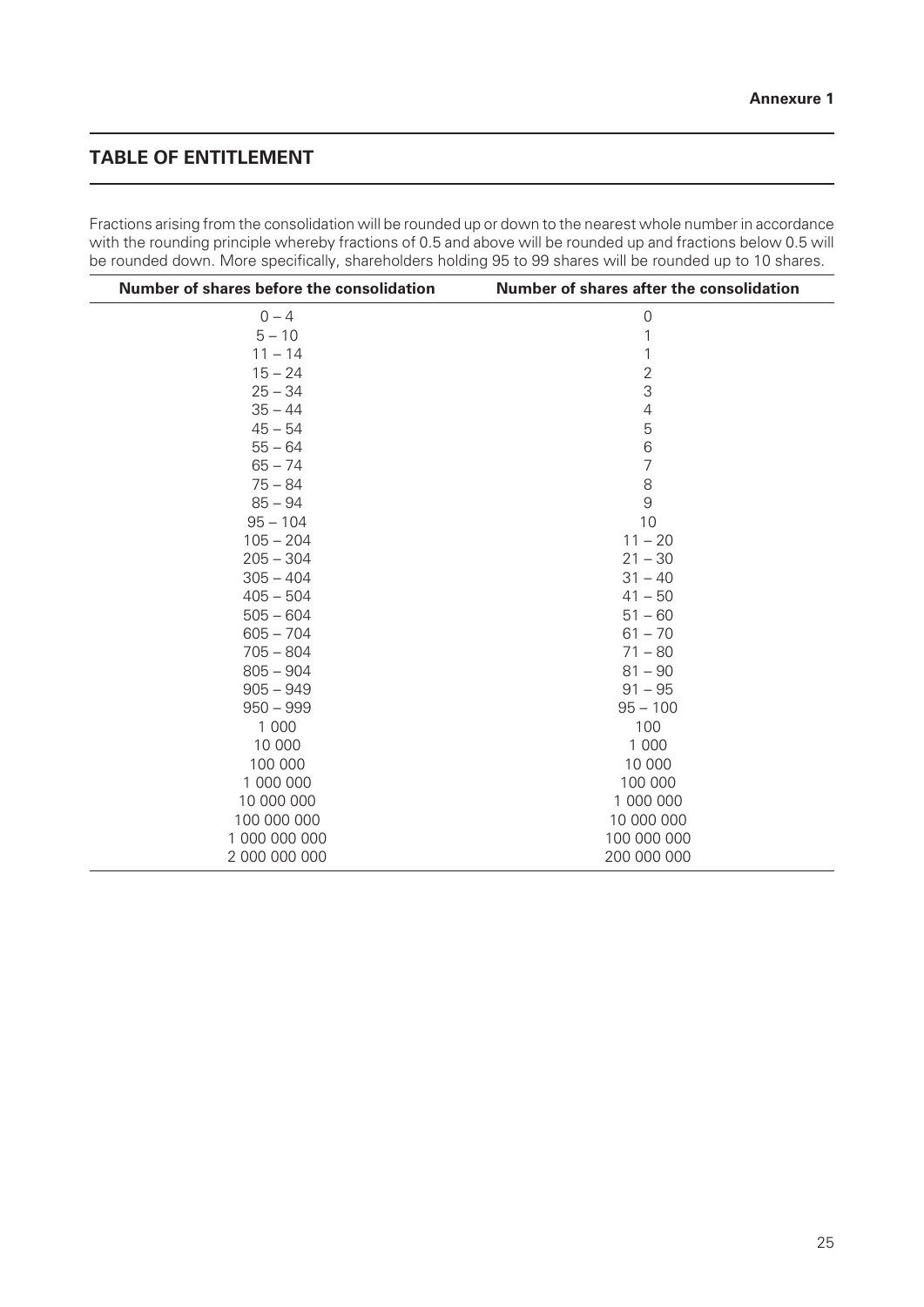## **SHARE PRICE HISTORY ON THE JSE**

|                  | High (cents) | Low (cents) | Close (cents) | <b>Volume</b> |
|------------------|--------------|-------------|---------------|---------------|
| <b>Quarterly</b> |              |             |               |               |
| 30/09/08         | 525          | 300         | 335           | 38 741 630    |
| 31/12/08         | 412          | 160         | 167           | 25 577 753    |
| 31/03/09         | 210          | 46          | 62            | 64 569 705    |
| 30/06/09         | 69           | 52          | 64            | 94 037 319    |
| 30/09/09         | 116          | 58          | 85            | 113 287 028   |
| 31/12/09         | 128          | 46          | 66            | 626 444 729   |
| 31/03/10         | 72           | 59          | 70            | 383 466 029   |
| 30/06/10         | 78           | 58          | 66            | 250 216 918   |
| <b>Monthly</b>   |              |             |               |               |
| 30/09/10         | 62           | 58          | 59            | 73 727 048    |
| 31/10/10         | 61           | 57          | 60            | 58 711 824    |
| 30/11/10         | 73           | 58          | 71            | 95 390 505    |
| 31/12/10         | 84           | 69          | 83            | 71 975 995    |
| 31/01/11         | 83           | 74          | 74            | 81 044 635    |
| 28/02/11         | 80           | 71          | 75            | 87 581 717    |
| 31/03/11         | 76           | 65          | 74            | 276 708 175   |
| 30/04/11         | 81           | 70          | 79            | 123 323 126   |
| 31/05/11         | 82           | 77          | 82            | 138 138 462   |
| 30/06/11         | 82           | 73          | 79            | 94 448 723    |
| 31/07/11         | 87           | 77          | 80            | 98 499 566    |
| 31/08/11         | 89           | 75          | 86            | 188 478 093   |
| <b>Daily</b>     |              |             |               |               |
| 31/08/11         | 86           | 83          | 86            | 21 226 629    |
| 1/09/11          | 86           | 84          | 85            | 7 414 242     |
| 2/09/11          | 85           | 83          | 84            | 9879577       |
| 5/09/11          | 85           | 83          | 84            | 11 863 960    |
| 6/09/11          | 86           | 83          | 83            | 7 127 045     |
| 7/09/11          | 86           | 83          | 85            | 1 085 234     |
| 8/09/11          | 86           | 84          | 86            | 8 172 372     |
| 9/09/11          | 87           | 84          | 84            | 2 540 363     |
| 12/09/11         | 86           | 84          | 85            | 5 274 555     |
| 13/09/11         | 85           | 83          | 83            | 6 423 440     |
| 14/09/11         | 86           | 83          | 86            | 4 616 296     |
| 15/09/11         | 86           | 84          | 85            | 1 109 694     |
| 16/09/11         | 86           | 84          | 85            | 2 413 769     |
| 19/09/11         | 85           | 82          | 84            | 424 599       |
| 20/09/11         | 85           | 83          | 85            | 1651610       |
| 21/09/11         | 85           | 84          | 85            | 2 972 432     |
| 22/09/11         | 85           | 82          | 85            | 4 907 351     |
| 23/09/11         | 84           | 82          | 84            | 1 358 042     |
| 26/09/11         | 85           | 83          | 84            | 1 474 581     |
| 27/09/11         | 86           | 84          | 84            | 1 599 655     |
| 28/09/11         | 86           | 84          | 85            | 4 106 553     |
| 29/09/11         | 85           | 83          | 85            | 3 123 125     |
| 30/09/11         | 86           | 83          | 84            | 715 252       |
| 3/10/11          | 85           | 82          | 85            | 4 4 3 1 4 1 4 |
| 4/10/11          | 84           | 83          | 84            | 5 442 212     |
| 5/10/11          | 85           | 82          | 84            | 6 066 631     |
| 6/10/11          | 84           | 81          | 82            | 1 025 414     |
| 7/10/11          | 85           | 83          | 85            | 626 250       |
| 10/10/11         | 85           | 82          | 84            | 3 056 844     |

The price history of Super Group ordinary shares traded on the JSE is set out below:

Source: I-Net Bridge.

26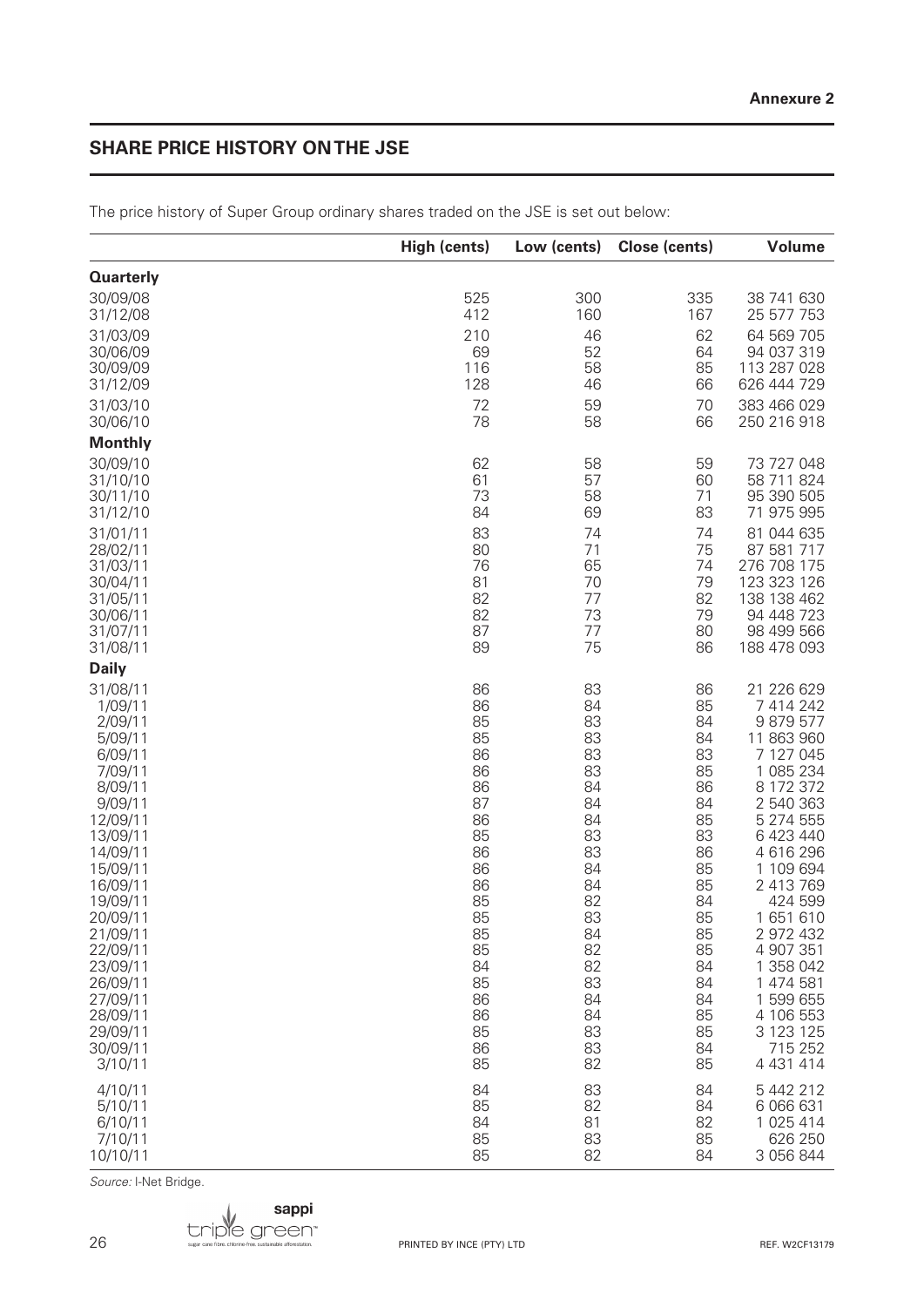

## **Super Group Limited** (Incorporated in the Republic of South Africa)

Registration number 1943/016107/06 Share code: SPG ISIN: ZAE000011334 ("Super Group" or "the company" or "the Group")

## **FORM OF SURRENDER FOR THE CONSOLIDATION**

**For completion by shareholders who have not dematerialised their shares**

Expressions used in this form of surrender shall, unless the context requires otherwise, bear the same meanings as in the circular to shareholders, dated 28 October 2011.

### **Instructions**

- 1. Subject to the passing of the special resolution necessary for the consolidation, it is necessary to recall the share certificates from certificated shareholders in order to replace them with certificates reflecting the consolidation.
- 2. To facilitate the timeous receipt by certificated shareholders of replacement share certificates, certificated shareholders who wish to anticipate the implementation of the consolidation and who do not wish to deal in their existing shares prior to the consolidation, are requested to surrender their share certificates to the transfer secretaries by completing this form of surrender in accordance with the instructions it contains and return it to the transfer secretaries:

Computershare Investor Services (Pty) Limited Ground Floor 70 Marshall Street Johannesburg, 2001 (PO Box 61763, Marshalltown, 2107)

- 3. Share certificates so received will be held by the transfer secretaries pending the consolidation being approved by shareholders at the annual general meeting. In the event that the consolidation is not approved, the transfer secretaries will, within five business days thereafter, return the certificates to the certificated shareholders concerned, by registered post, at the risk of such shareholders.
- 4. In the event that the consolidation is approved and implemented, the transfer secretaries will, within five business days after receipt thereof, but not earlier than Monday, 9 January 2012 (which date is subject to the registration of the special resolution in respect of the consolidation by CIPC and the proof of registration having been provided to the JSE by Wednesday, 30 November 2011) or such later date as may be approved by the JSE and notified to shareholders by way of a release on SENS, post the new share certificates to the certificated shareholders concerned, by registered post, at the risk of such shareholders.
- 5. In the event that certificated shareholders do not complete this form of surrender and who later wish to obtain a share certificate at the consolidation value, such shareholders will be required to return their share certificates to the transfer secretaries together with certified copies of identity documents, if in own name, or if otherwise, certified copies of company/trust documents.
- 6. If any documents of title of shareholders have been lost or destroyed and the shareholder concerned produces evidence to this effect to the satisfaction of Super Group, then the company may dispense with the surrender of such existing documents of title against provision of an acceptable indemnity.
- 7. Part 1 must be completed by shareholders who have not dematerialised their shares.
- 8. Part 2 must be completed by shareholders who have not dematerialised their shares and who are emigrants from or non-residents of the common monetary area.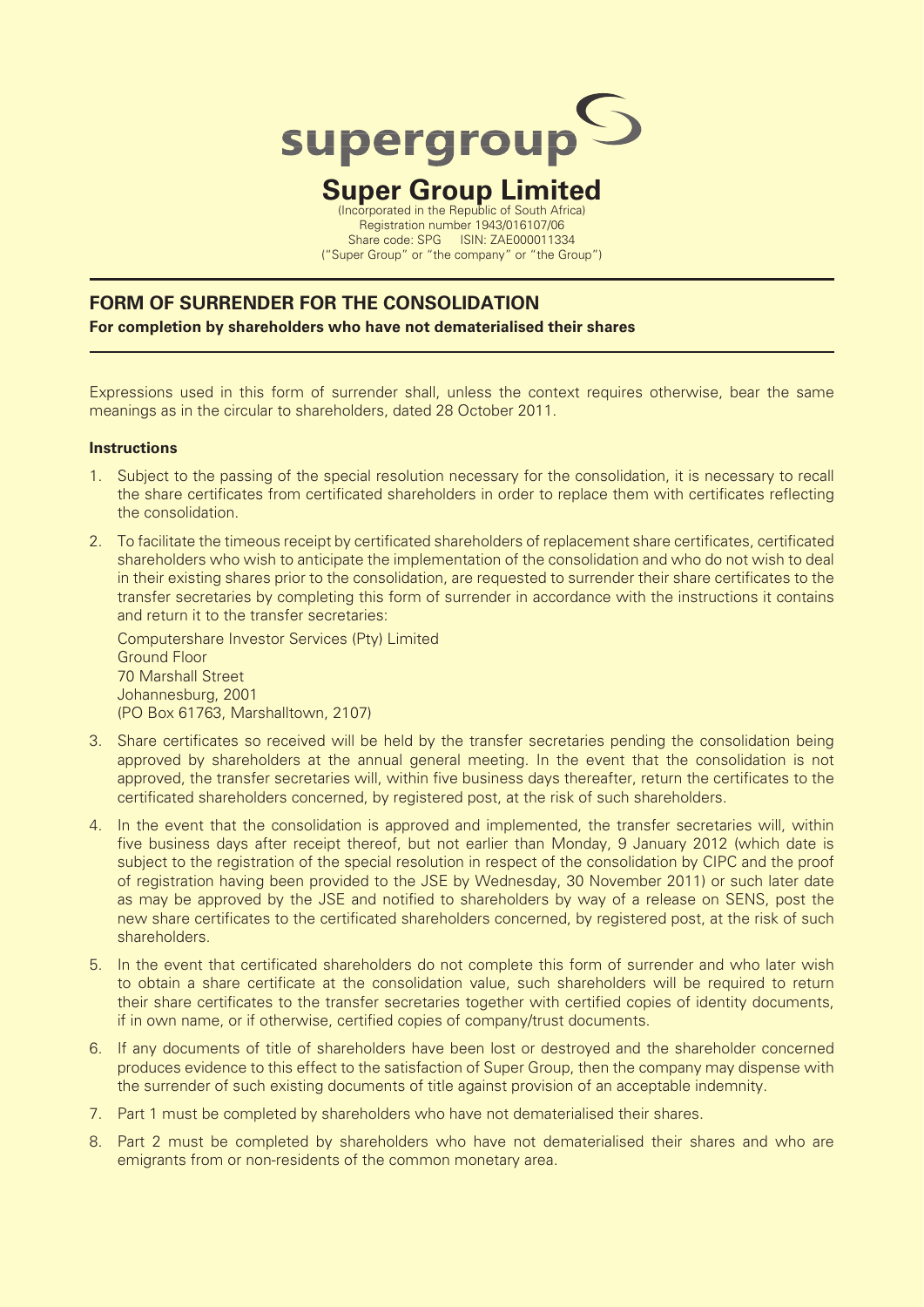**PART 1** – To be completed by ALL shareholders who have not dematerialised their shares or who hold "own name" dematerialised shares.

I/We surrender and enclose the undermentioned documents of title:

#### **Documents of title**

| Certificate numbers | Number of shares covered by each certificate |
|---------------------|----------------------------------------------|
|                     |                                              |
|                     |                                              |
|                     |                                              |
|                     |                                              |
| <b>Total</b>        |                                              |

Address to which the new consolidated share certificate should be sent (if different from registered address). Holders are to also attach a certified copy of their identity document when returning this form of surrender.

| Signature of shareholder       | Stamp and address of agent<br>lodging this form (if any) |
|--------------------------------|----------------------------------------------------------|
| Assisted by me (if applicable) |                                                          |
| (State full name and capacity) |                                                          |
| Date<br>2011/2012              |                                                          |
| Telephone number (Home) (      |                                                          |
| Telephone number (Work) (      |                                                          |
| Cell phone number              |                                                          |
| Postal address                 |                                                          |

**PART 2** – To be completed by all emigrants from and non-residents of the common monetary area

Name of authorised dealer/bank

| <b>Address</b> |  |
|----------------|--|
| Account number |  |

**Notes:**

- 1. No receipts will be issued for documents lodged, unless specifically requested. In compliance with the requirements of the JSE, lodging agents are requested to prepare special transaction receipts. Signatories may be called upon for evidence of their authority or capacity to sign this form of surrender.
- 2. Any alteration to this form of surrender must be signed in full and not initialled.
- 3. If this form of surrender is signed under a power of attorney, then such power of attorney, or a notarially certified copy hereof, must be sent with this form of surrender for noting (unless it has already been noted by the transfer secretaries).
- 4. Where the shareholder is a company or a close corporation, unless it has already been registered with the transfer secretaries, a certified copy of the directors' or members' resolution authorising the signing of this form of surrender must be submitted if so requested by the transfer secretaries.
- 5. Note 4 above does not apply in the event of this form of surrender bearing the stamp of a broking member of the JSE.
- 6. Where there are joint holders of any shares, only that holder whose name appears first in the register in respect of such shares need sign this form of surrender.
- 7. A minor must be assisted by his or her parent or guardian, unless the relevant documents establishing his or her legal capacity are produced or have been registered by the transfer secretaries.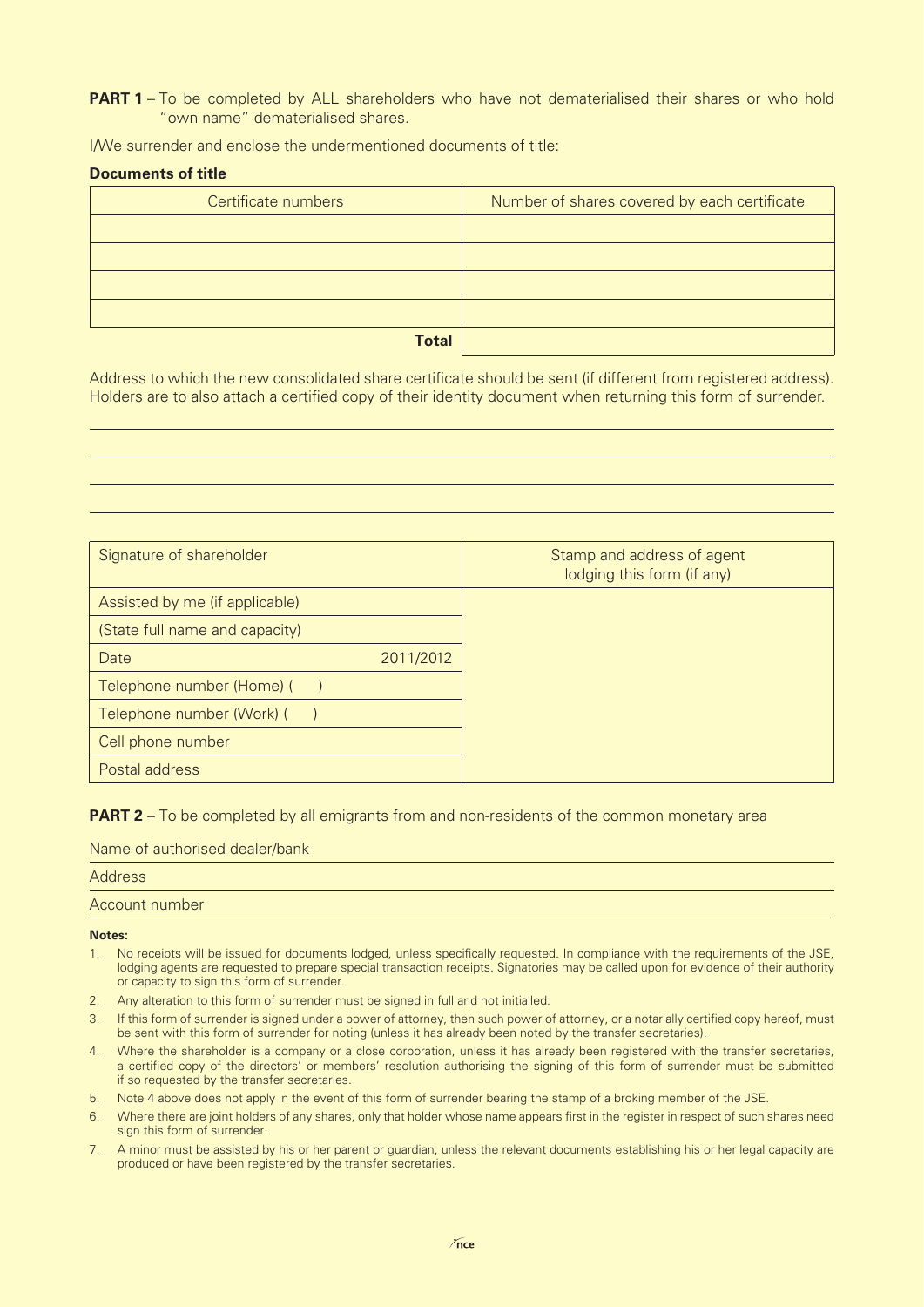

### **Super Group Limited** (Incorporated in the Republic of South Africa)

Registration number 1943/016107/06 Share code: SPG ISIN: ZAE000011334 ("Super Group" or "the company" or "the Group")

#### **FORM OF ELECTION AND SURRENDER FOR THE ODD-LOT OFFER For completion by odd-lot holders who have not dematerialised their shares**

Expressions used in this form of election and surrender shall, unless the context requires otherwise, bear the same meanings as in the circular to shareholders, dated 28 October 2011.

#### **Instructions:**

Odd-lot holders who have dematerialised their shares should advise their CSDP or broker as to what action they wish to take in terms of the agreement entered into between them and their CSDP or broker. Such odd-lot holders must **not** return this form of election and surrender to the transfer secretaries.

Odd-lot holders who have not dematerialised their shares should complete the details below in accordance with the instructions herein contained and lodge this form of election and surrender, together with the relevant documents of title, with the transfer secretaries, Computershare Investor Services (Proprietary) Limited at the address set out below, so as to be received by not later than by 12:00 on the odd-lot offer record date, expected to be Friday, 6 January 2012. Acceptance of the odd-lot offer in terms of **forms of election and surrender sent by post to the transfer secretaries will not be accepted after 12:00 on the odd-lot offer record date, expected to**  be Friday, 6 January 2012. In the event of the odd-lot offer not being implemented for any reason whatsoever the transfer secretaries will, within five business days of the date upon which it becomes known that the odd-lot offer will not be implemented, return the documents of title to the odd-lot holders concerned, by registered post at the risk of such odd-lot holders.

Computershare Investor Services (Pty) Limited

Ground Floor 70 Marshall Street Johannesburg, 2001 (PO Box 61763, Marshalltown, 2107)

**Shareholders who wish to retain their odd-lot holdings who do not complete and return this form of election and surrender by 12:00 on the odd-lot offer record date, which is expected to be Friday, 6 January 2012, should note that their shares will be purchased by Super Group.**

**OPTION A**

Sale of shares at the offer price, being the 5-day volume weighted average price of the shares traded on the JSE up to the close of business on the day prior to the odd-lot offer last day to trade, which is expected to be on Wednesday, 28 December 2011, plus a 5% premium .

|  |  | <b>OPTION B</b> |  |
|--|--|-----------------|--|
|  |  |                 |  |

Retain shares and shares are shared by the shares Indicate by means of an "X" the option elected. I/We elect to take up option A

#### **If option A is elected:**

I/We hereby instruct you to post the cheque or effect the electronic transfer representing the proceeds of the sale of my/our odd-lot holdings by post or electronic banking, at my/our risk, to the address or account given overleaf. Where no address or account is specified, I/we confirm that the payment will be posted or transferred to my/our address or account as reflected in the share register of Super Group.

#### **If option B is elected:**

I/We confirm that I/we do not accept the odd-lot offer and wish to retain my/our shares.

**PLEASE NOTE THAT IF YOU WISH TO RETAIN YOUR SHARES, SHARE CERTIFICATES MUST NOT BE SURRENDERED. HOWEVER, YOU WILL NEED TO SURRENDER YOUR SHARE CERTIFICATES IN RESPECT OF THE CONSOLIDATION OF SHARES.**

I/We surrender and enclose the undermentioned documents of title:

#### **Documents of title**

| Certificate number(s) | Number of shares covered by each certificate |
|-----------------------|----------------------------------------------|
|                       |                                              |
|                       |                                              |
|                       |                                              |
|                       |                                              |
| <b>Total</b>          |                                              |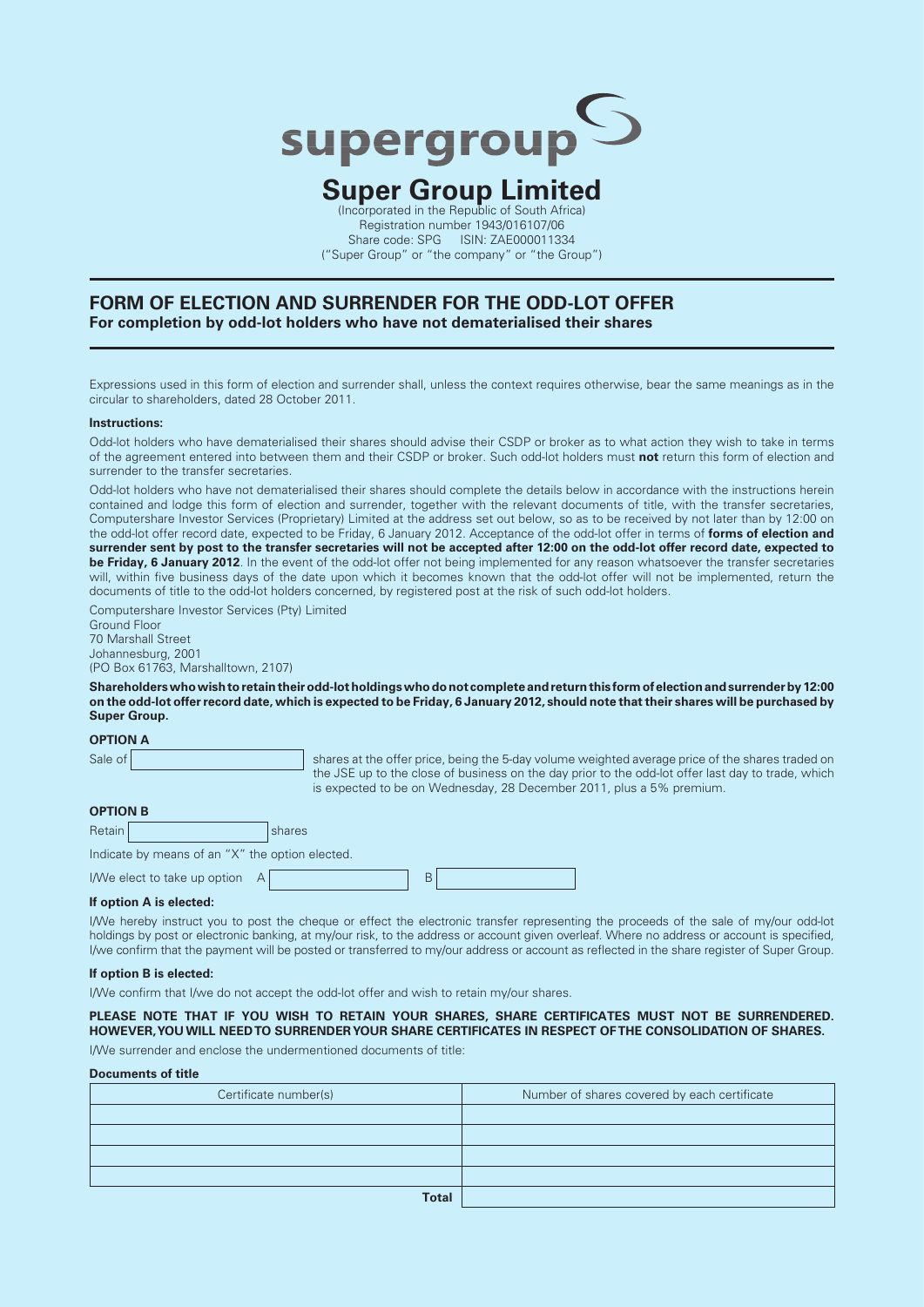Address to which the odd-lot cash consideration should be sent (if difference from registered address). Holders are to also attach a certified copy of their identity document when returning this form of election and surrender.

| Signature of odd-lot holder            |           |
|----------------------------------------|-----------|
| Assisted by me (if applicable)         |           |
| (State full name and capacity)         |           |
| Date                                   | 2011/2012 |
| Telephone number (Home) (              |           |
| Telephone number (Work) (              |           |
| Cell phone number                      |           |
| Postal address                         |           |
| <b>Electronic transfer information</b> |           |
| Account name                           |           |
| Name of bank                           |           |
| Branch number                          |           |
| Bank account number                    |           |
| SWIFT code                             |           |
| Type of account (cheque/savings)       |           |

In terms of the Financial Intelligence Centre Act (FICA) regulations, Computershare Investor Services (Pty) Limited will not be able to record your banking details for EFT payment, unless the following documents are submitted:

#### (a) Certified true copy of your identification document ("ID"); and

#### (b) Certified true copy of your bank statement.

#### **If shares are to be dematerialised:**

Name of CSDP

CSDP account number

#### **To be completed by all emigrants from and non-residents of the common monetary area:**

| Name of authorised dealer/bank |
|--------------------------------|
| <b>Address</b>                 |
| Account number                 |
|                                |

#### **Notes:**

- 1. This form is to be used by odd-lot holders who have not dematerialised their shares and who are registered as such at 12:00 on Friday, 6 January 2012.
- 2. All odd-lot holders completing and returning the form of election and surrender, other than those who elect to retain their odd-lot holdings, must also surrender all their existing share certificates.
- 3. No receipts will be issued for documents lodged, unless specifically requested. In compliance with the requirements of the JSE, lodging agents are requested to prepare special transaction receipts. Signatories may be called upon for evidence of their authority or capacity to sign this form of election and surrender.
- 4. Odd-lot holders who have elected option A or who have not made an election will have the cheques or the electronic transfers, representing the proceeds of the sale of their odd-lot holdings, posted or effected, at the risk of such odd-lot holders, by post or electronic banking on or about Monday, 9 January 2012 or within five business days after surrender of their documents of title, whichever is the later.
- 5. Any alteration to this form of election and surrender must be signed in full and not initialled.
- 6. If this form of election and surrender is signed under a power of attorney, then such power of attorney, or a notarially certified copy hereof, must be sent with this form of election and surrender for noting (unless it has already been noted by the transfer secretaries).
- 7. Where the member is a company or a close corporation, unless it has already been registered with the transfer secretaries, a certified copy of the directors' or members' resolution authorising the signing of this form of election and surrender must be submitted if so requested by the transfer secretaries.
- 8. Note 7 above does not apply in the event of this form of election and surrender bearing the stamp of a broking member of the JSE.
- 9. Where there are joint holders of any shares, only that holder whose name appears first in the register in respect of such shares need sign this form of election and surrender.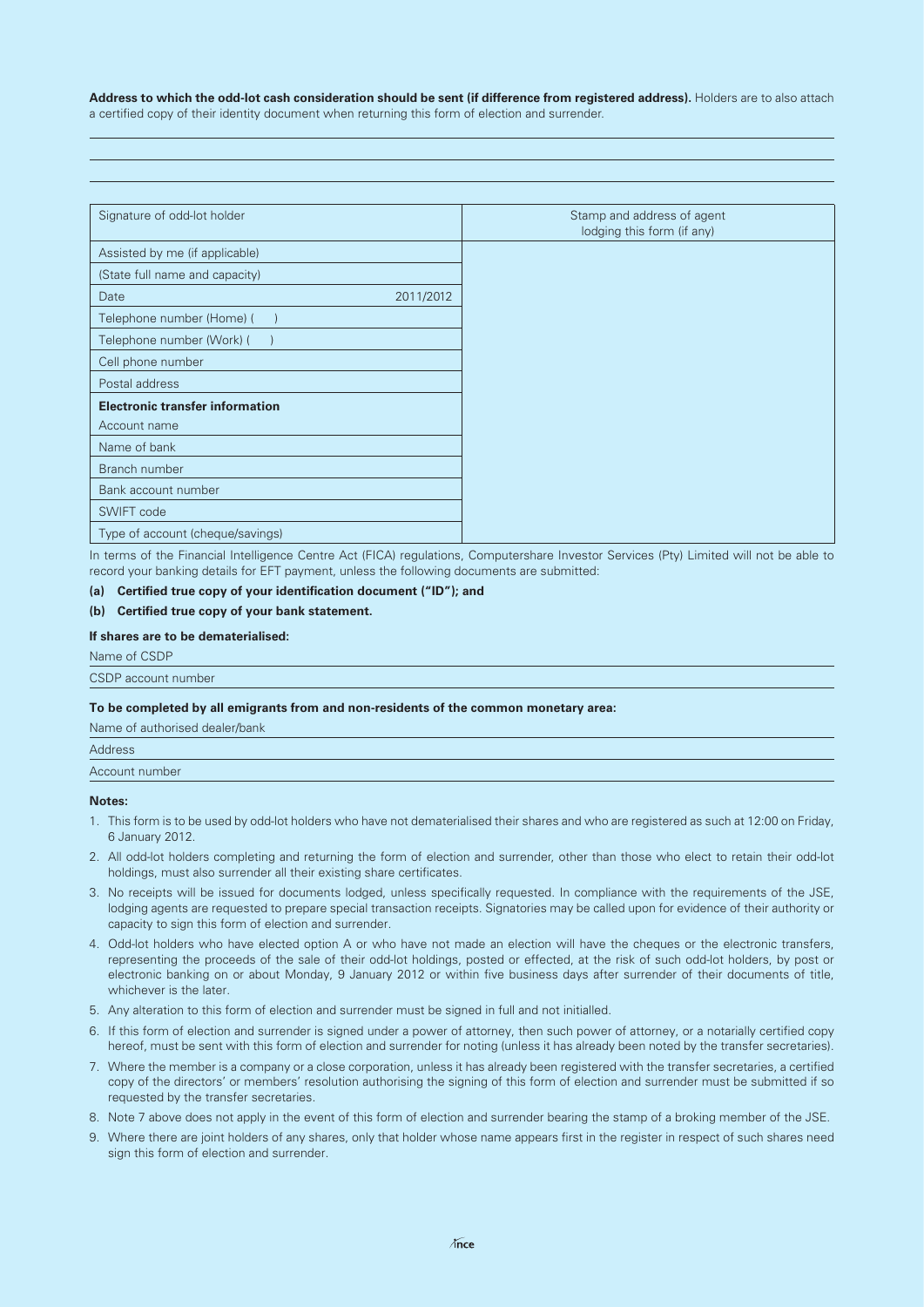

### **Super Group Limited** (Incorporated in the Republic of South Africa)

Registration number 1943/016107/06 Share code: SPG ISIN: ZAE000011334 ("Super Group" or "the company" or "the Group")

#### **FORM OF ELECTION AND SURRENDER FOR THE SPECIFIC OFFER** For completion by specific offer shareholders who have not dematerialised their shares

Expressions used in this form of election and surrender shall, unless the context requires otherwise, bear the same meanings as in the circular to shareholders, dated 28 October 2011.

#### **Instructions:**

Specific offer holders who have dematerialised their shares should advise their CSDP or broker as to what action they wish to take in terms of the agreement entered into between them and their CSDP or broker. Such specific offer shareholder must not return this form of election and surrender to the transfer secretaries.

Specific offer shareholders who have not dematerialised their shares should complete the details below in accordance with the instructions herein contained and lodge this form of election and surrender, together with the relevant documents of title, with the transfer secretaries, Computershare Investor Services (Proprietary) Limited at the address set out below, so as to be received by not later than by 12:00 on the odd-lot offer and specific offer record date, expected to be Friday, 6 January 2012. Acceptance of the specific offer in terms of **forms of election and surrender sent by post to the transfer secretaries will not be accepted after 12:00 on the**  specific offer record date, expected to be Friday, 6 January 2012. In the event of the specific offer not being implemented for any reason whatsoever the transfer secretaries will, within five business days of the date upon which it becomes known that the specific offer will not be implemented, return the documents of title to the specific offer shareholders concerned, by registered post at the risk of such specific offer shareholder.

Computershare Investor Services (Pty) Limited Ground Floor 70 Marshall Street Johannesburg, 2001 (PO Box 61763, Marshalltown, 2107)

#### **OPTION A**

Sale of shares at the offer price, being the 5-day volume weighted average price of the shares traded on the JSE up to the close of business on the day prior to the specific offer last day to trade, which is expected to be on Wednesday, 28 December 2011, plus a 5% premium

#### **OPTION B**

| D<br>Retain | .<br>naros |
|-------------|------------|
|             |            |

Indicate by means of an "X" the option elected.

I/We elect to take up option A

|--|

#### **If option A is elected:**

I/We hereby instruct you to post the cheque or effect the electronic transfer representing the proceeds of the sale of my/our holdings by post or electronic banking, at my/our risk, to the address or account given overleaf. Where no address or account is specified, I/we confirm that the payment will be posted or transferred to my/our address or account as reflected in the share register of Super Group.

#### **If option B is elected:**

I/We confirm that I/we do not accept the specific offer and wish to retain my/our shares.

#### Those specific offer shareholders who do not make an election will automatically be regarded as not having accepted the specific offer.

**PLEASE NOTE THAT IF YOU WISH TO RETAIN YOUR SHARES, SHARE CERTIFICATES MUST NOT BE SURRENDERED. HOWEVER, YOU WILL NEED TO SURRENDER YOUR SHARE CERTIFICATES IN RESPECT OF THE CONSOLIDATION OF SHARES.**

I/We surrender and enclose the undermentioned documents of title:

#### **Documents of title**

| Certificate number(s)    | Number of shares covered by each certificate |
|--------------------------|----------------------------------------------|
|                          |                                              |
|                          |                                              |
|                          |                                              |
|                          |                                              |
| <b>The Second Street</b> |                                              |